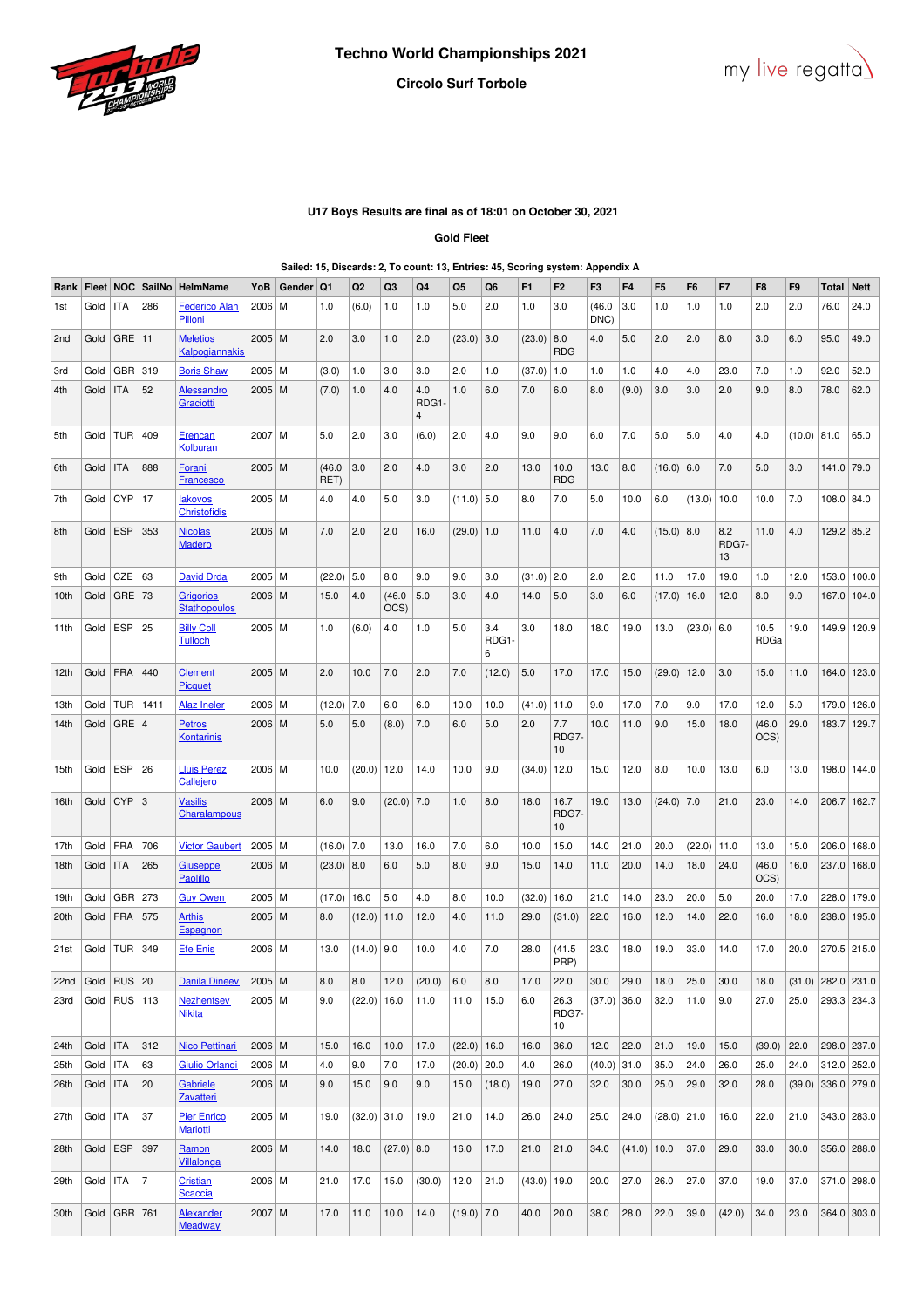| Rank             | Fleet NOC |            | SailNo | HelmName                                        | YoB      | Gender | <b>Q1</b>       | Q <sub>2</sub> | Q <sub>3</sub> | Q <sub>4</sub>                  | Q <sub>5</sub> | Q <sub>6</sub>     | F1     | F <sub>2</sub> | F <sub>3</sub> | F <sub>4</sub>     | F <sub>5</sub> | F <sub>6</sub>     | F7             | F <sub>8</sub>     | F <sub>9</sub>     | Total Nett     |             |
|------------------|-----------|------------|--------|-------------------------------------------------|----------|--------|-----------------|----------------|----------------|---------------------------------|----------------|--------------------|--------|----------------|----------------|--------------------|----------------|--------------------|----------------|--------------------|--------------------|----------------|-------------|
| 31st             | Gold      | <b>ITA</b> | 277    | Andrea<br>Palamidesi                            | $2005$ M |        | (40.0)          | 18.0           | 18.0           | 22.0                            | 13.0           | 15.0               | 27.0   | (40.0)         | 16.0           | 23.0               | 38.0           | 40.0               | 34.0           | 26.0               | 26.0               |                | 396.0 316.0 |
| 32 <sub>nd</sub> | Gold      | <b>TUR</b> | 57     | Yaman<br>Kayacik                                | $2005$ M |        | 3.0             | 21.0           | 14.0           | 15.0                            | 14.0           | (25.0)             | 20.0   | 38.0           | 33.0           | (42.0)             | 39.0           | 38.0               | 38.0           | 21.0               | 28.0               | 389.0          | 322.0       |
| 33rd             | Gold      | <b>ITA</b> | 94     | Enea<br>Giacomini                               | 2006 M   |        | (31.0)          | 31.0           | 14.0           | 18.0                            | 18.0           | 11.0               | 35.0   | 29.0           | 29.0           | 32.0               | $(37.0)$ 31.0  |                    | 25.0           | 35.0               | 32.0               | 408.0 340.0    |             |
| 34th             | Gold      | <b>JPN</b> | 1101   | Rei Muraoka                                     | $2005$ M |        | 13.0            | 12.0           | (20.0)         | 11.0                            | 20.0           | 13.0               | 22.0   | 30.0           | 26.0           | 33.0               | (46.0)<br>DNC) | 46.0<br><b>DNC</b> | 44.0           | 38.0               | 34.0               | 408.0 342.0    |             |
| 35th             | Gold      | <b>ITA</b> | 3      | <b>Marco Guida</b><br>Di Ronza                  | 2006 M   |        | 10.0            | (29.0)         | 17.0           | 10.0                            | 22.0           | 17.0               | 24.0   | 25.0           | 27.0           | 39.0               | 31.0           | 28.0               | (46.0)<br>DNC) | 46.0<br><b>DNC</b> | 46.0<br><b>DNC</b> | 417.0          | 342.0       |
| 36th             | Gold      | <b>CZE</b> | 93     | Radim<br>Hasman                                 | $2006$ M |        | (36.0)          | 24.0           | 17.0           | 26.0                            | 9.0            | 14.0               | (44.0) | 32.0           | 28.0           | 26.0               | 36.0           | 32.0               | 33.0           | 24.0               | 41.0               | 422.0          | 342.0       |
| 37th             | Gold      | <b>ITA</b> | 234    | <b>Gabriele Frano</b>                           | $2005$ M |        | 23.0            | 24.0           | 23.0           | 13.0                            | (46.0)<br>UFD) | 23.0               | 33.0   | 35.0           | 24.0           | 25.0               | (42.0)         | 35.0               | 35.0           | 14.0               | 35.0               | 430.0 342.0    |             |
| 38th             | Gold      | <b>ITA</b> | 99     | <b>Luca Conforti</b>                            | $2005$ M |        | 26.0            | 10.0           | 16.0           | 8.0                             | 15.0           | (28.0)             | 30.0   | 44.0           | 43.0           | (46.0)<br>RET)     | 34.0           | 30.0               | 36.0           | 30.0               | 27.0               | 423.0          | 349.0       |
| 39th             | Gold      | <b>ITA</b> | 50     | <b>Davide Enrico</b>                            | 2005 M   |        | 6.0             | 21.0           | 11.0           | 19.0                            | (46.0)<br>DNC) | 46.0<br><b>DNC</b> | 12.0   | 28.0           | 35.0           | 38.0               | 33.0           | 41.0               | 28.0           | 32.0               |                    | $(43.0)$ 439.0 | 350.0       |
| 40th             | Gold      | <b>ITA</b> | 175    | Valentino<br><b>Blewett</b>                     | $2008$ M |        | 20.0            | 13.0           | 15.0           | (26.0)                          | 21.0           | 16.0               | 39.0   | 39.0           | 36.0           | 37.0               | 27.0           | 26.0               | 27.0           | (40.0)             | 38.0               | 420.0          | 354.0       |
| 41st             | Gold      | ESP        | 97     | <b>Jose Marin</b><br>Fernandez-<br>Checa        | $2005$ M |        | $(30.0)$   11.0 |                | 19.0           | 20.0<br>RDG1-<br>$\overline{4}$ | 18.0           | 19.0               | 36.0   | 23.0           | 41.0           | 40.0               | 40.0           | (46.0)<br>OCS)     | 41.0           | 46.0<br><b>OCS</b> | 33.0               | 463.0 387.0    |             |
| 42nd             | Gold      | FRA        | 3535   | <b>Malo Roque</b>                               | $2005$ M |        | (28.0)          | 13.0           | 18.0           | 23.0                            | 16.0           | 24.0               | (45.0) | 42.0           | 31.0           | 35.0               | 30.0           | 42.0               | 43.0           | 29.0               | 44.0               | 463.0          | 390.0       |
| 43rd             | Gold      | ESP        | 115    | <b>Pedro Cordeiro</b>                           | 2006 M   |        | 14.0            | (29.0)         | 21.0           | 27.0                            | 24.0           | 19.0               | 25.0   | (46.0)<br>RET) | 46.0<br>RET    | 46.0<br><b>RET</b> | 43.0           | 36.0               | 31.0           | 36.0               | 36.0               | 479.0          | 404.0       |
| 44th             | Gold      | ESP        | 638    | <b>Marco</b><br>Edmundo<br><b>Martínez Mira</b> | 2006 M   |        | 12.0            | 23.0           | 23.0           | 22.0                            | $(26.0)$ 22.0  |                    | 38.0   | 41.0           | 42.0           | 43.0               | $(44.0)$ 34.0  |                    | 39.0           | 31.0               | 42.0               | 482.0 412.0    |             |
| 45th             | Gold      | <b>EST</b> | 301    | <b>Jakob Heinrich</b><br>Tuubel                 | $2005$ M |        | (38.0)          | 25.0           | 25.0           | 20.0                            | 23.0           | 18.0               | 42.0   | 33.0           | 39.0           | 34.0               | 41.0           | (43.0)             | 40.0           | 37.0               | 40.0               |                | 498.0 417.0 |

## **Silver Fleet**

**Sailed: 15, Discards: 2, To count: 13, Entries: 44, Scoring system: Appendix A**

| Rank             | Fleet        | <b>NOC</b> | SailNo | HelmName                               | YoB        | Gender | Q <sub>1</sub> | Q <sub>2</sub> | Q3             | Q4     | Q <sub>5</sub> | Q <sub>6</sub> | F <sub>1</sub> | F <sub>2</sub> | F3                 | F <sub>4</sub>     | F <sub>5</sub> | F <sub>6</sub> | F7                 | F <sub>8</sub>     | F <sub>9</sub> | Total | <b>Nett</b> |
|------------------|--------------|------------|--------|----------------------------------------|------------|--------|----------------|----------------|----------------|--------|----------------|----------------|----------------|----------------|--------------------|--------------------|----------------|----------------|--------------------|--------------------|----------------|-------|-------------|
| 46th             | Silver   ITA |            | 500    | <b>Luca Barletta</b>                   | 2007       | l M    | (29.0)         | 28.0           | 21.0           | 15.0   | 27.0           | 25.0           | 3.0            | 1.0            | 1.0                | 3.0                | 1.0            | 3.0            | (4.0)              | 2.0                | 3.0            |       | 166.0 133.0 |
| 47th             | Silver       | <b>ESP</b> | 694    | <b>Carlos Marí</b><br>Alarcón          | $2005$ M   |        | 26.0           | 26.0           | 22.0           | 18.0   | 27.0           | (28.0)         | 6.0            | 7.0            | (20.0)             | 8.0                | 4.0            | 12.0           | 6.0                | 5.0                | 7.0            |       | 222.0 174.0 |
| 48th             | Silver       | $GER$   21 |        | <b>Lenny Friemel</b>                   | 2006 M     |        | 11.0           | 31.0           | 28.0           | 33.0   | (46.0)<br>RET) | 22.0           | 11.0           | 5.0            | 10.0               | 1.0                | (22.0)         | 4.0            | 10.0               | 12.0               | 1.0            |       | 247.0 179.0 |
| 49th             | Silver   LAT |            | 226    | <b>Gustavs</b><br><b>Bekeris</b>       | 2006 M     |        | 18.0           | 23.0           | 24.0           | 29.0   | (31.0)         | 30.0           | 10.0           | 13.0           | 11.0               | 7.0                | 13.0           | 6.0            | 11.0               | $(16.0)$ 6.0       |                |       | 248.0 201.0 |
| 50th             | Silver       | <b>EST</b> | 686    | <b>Aksel Haava</b>                     | 2007       | l M    | 27.0           | 27.0           | 31.0           | (34.0) | 33.0           | 27.0           | 19.0           | 3.0            | 5.0                | 2.0                | 14.0           | 15.0           | 3.0                | 3.0                | (21.0)         |       | 264.0 209.0 |
| 51st             | Silver       | <b>SVK</b> | 59     | <b>Jakub Pribylka</b>                  | 2005       | l M    | (39.0)         | 19.0           | 30.0           | 28.0   | 24.0           | 26.0           | 20.0           | 9.0            | 6.0                | 12.0               | 5.0            | 9.0            | (27.0)             | 1.0                | 20.0           |       | 275.0 209.0 |
| 52 <sub>nd</sub> | Silver ITA   |            | 93     | Andrea<br>Pacinotti                    | 2006 M     |        | 24.0           | 25.0           | 19.0           | 27.0   | 30.0           | (46.0<br>DNC)  | 15.0           | 14.0           | 9.0                | (45.0)<br>OCS)     | 18.0           | 7.0            | 15.0               | 8.0                | 2.0            |       | 304.0 213.0 |
| 53rd             | Silver HUN   |            | 252    | <b>Marcell Szabo</b>                   | 2006       | l M    | (34.0)         | 20.0           | 25.0           | 28.0   | 28.0           | 13.0           | 37.0           | 2.0            | 2.0                | (45.0)<br>OCS)     | 17.0           | 10.0           | 18.0               | 7.0                | 8.0            |       | 294.0 215.0 |
| 54th             | Silver   ITA |            | 211    | <b>Andrea Sardo</b>                    | 2006 M     |        | 30.0           | 19.0           | (34.0)         | 30.0   | 30.0           | 34.0           | 23.0           | 6.0            | 4.0                | 4.0                | 10.0           | 1.0            | 14.0               | 13.0               | (45.0)<br>OCS) |       | 297.0 218.0 |
| 55th             | Silver   ITA |            | 299    | Letterio Andrea<br><b>Milea</b>        | $2006$ M   |        | 16.0           | (39.0)         | 29.0           | 21.0   | 35.0           | 35.0           | 1.0            | 12.0           | 14.0               | 18.0               | (19.0)         | 17.0           | 2.0                | 19.0               | 5.0            |       | 282.0 224.0 |
| 56th             | Silver       | GBR        | 625    | <b>Eddie Hall</b>                      | 2006   M   |        | (40.0)         | 22.0           | 27.0           | 39.0   | 13.0           | 21.0           | (29.0)         | 4.0            | 3.0                | 10.0               | 6.0            | 21.0           | 24.0               | 23.0               | 23.0           |       | 305.0 236.0 |
| 57th             | Silver       | ITA        | 420    | <b>Manuel Cillano</b>                  | 2005       | l M    | 28.0           | (33.0)         | 29.0           | 23.0   | 29.0           | 31.0           | 22.0           | 17.0           | 12.0               | 5.0                | 8.0            | 20.0           | (23.0)             | 4.0                | 12.0           |       | 296.0 240.0 |
| 58th             | Silver   ITA |            | 35     | <b>Enrico Niola</b>                    | 2006   M   |        | 27.0           | 34.0           | (46.0)<br>DNF) | 24.0   | 32.0           | 26.0           | 7.0            | 10.0           | 15.0               | 6.0                | 16.0           | 16.0           | (45.0<br>DNC)      | 18.0               | 13.0           |       | 335.0 244.0 |
| 59th             | Silver   ESP |            | 699    | Jacobo Ramón<br>Ruiz                   | 2005 M     |        | 24.0           | 32.0           | 22.0           | 24.0   | (34.0)         | 27.0           | 27.0           | (45.0)<br>DNC) | 17.0               | 17.0               | 2.0            | 19.0           | 9.0                | 14.0               | 11.0           |       | 324.0 245.0 |
| 60th             | Silver   CZE |            | 781    | <b>Simon Skrepek</b>                   | $2007$   M |        | 41.0           | 17.0           | 28.0           | 31.0   | 28.0           | (46.0<br>RET)  | (30.0)         | 8.0            | 7.0                | 11.0               | 23.0           | 13.0           | 28.0               | 6.0                | 17.0           |       | 334.0 258.0 |
| 61 <sub>st</sub> | Silver   ESP |            | 616    | <b>Adrian Lopez</b><br><b>Martinez</b> | $2005$ M   |        | 11.0           | 34.0           | 26.0           | 12.0   | 33.0           | (46.0)<br>DNC) | 9.0            | (45.0)<br>DNC) | 45.0<br><b>DNC</b> | 45.0<br><b>DNC</b> | 11.0           | 14.0           | 1.0                | 9.0                | 16.0           |       | 357.0 266.0 |
| 62nd             |              | Silver GBR | 3385   | <b>Kai Beattie</b>                     | 2005   M   |        | 22.0           | (38.0)         | 32.0           | 25.0   | 34.0           | 24.0           | 12.0           | (45.0)<br>DNC) | 19.0               | 14.0               | 20.0           | 29.0           | 7.0                | 22.0               | 22.0           |       | 365.0 282.0 |
| 63rd             | Silver       | <b>GBR</b> | 693    | <b>Euan Lindsav</b>                    | 2006 M     |        | 21.0           | 28.0           | 26.0           | 25.0   | 17.0           | (34.5)<br>PRP) | 25.0           | (45.0)<br>DNC) | 45.0<br><b>DNC</b> | 45.0<br><b>DNC</b> | 7.0            | 11.0           | 8.0                | 15.0               | 10.0           |       | 362.5 283.0 |
| 64th             | Silver ESP   |            | 460    | <b>Manolo</b><br>Sanchez               | 2007   M   |        | 32.0           | 33.0           | 36.0           | (39.0) | 25.0           | 29.0           | 17.0           | (45.0)<br>DNC) | 18.0               | 15.0               | 9.0            | 18.0           | 20.0               | 28.0               | 18.0           |       | 382.0 298.0 |
| 65th             | Silver   LAT |            | 112    | <b>Leo Leonards</b><br><b>Blums</b>    | 2005   M   |        | 34.0           | 14.0           | (46.0)<br>DNC) | 32.0   | 19.0           | 31.0           | 14.0           | (45.0)<br>DNC) | 45.0<br><b>DNC</b> | 9.0                | 3.0            | 2.0            | 45.0<br><b>DNC</b> | 45.0<br><b>OCS</b> | 14.0           |       | 398.0 307.0 |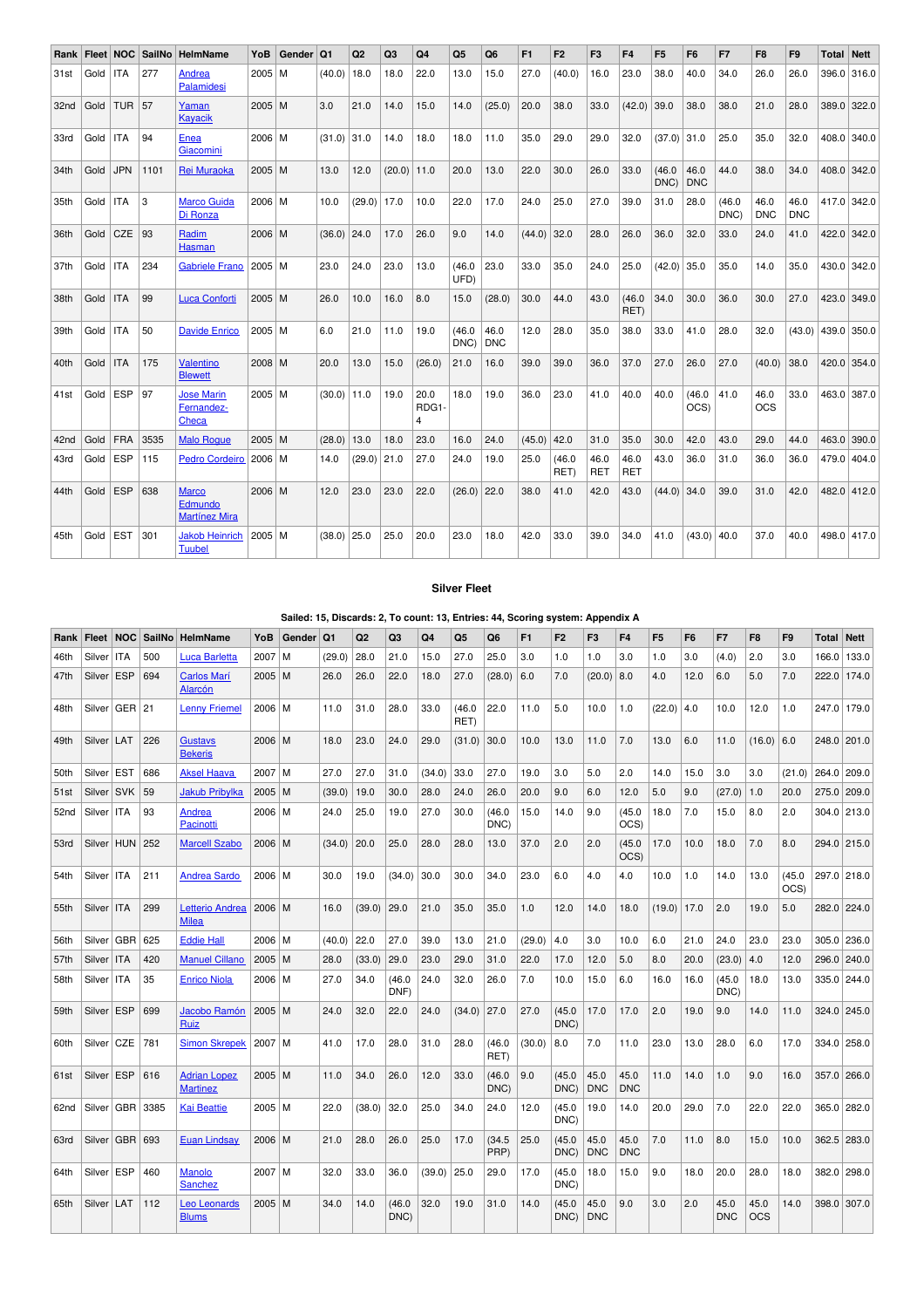| Rank             | Fleet  |            | NOC SailNo | HelmName                                           | YoB  | Gender | Q1             | Q <sub>2</sub>     | Q3                 | Q4                 | Q <sub>5</sub>     | Q <sub>6</sub>     | F <sub>1</sub> | F <sub>2</sub>     | F <sub>3</sub>     | F4                 | F <sub>5</sub>     | F <sub>6</sub>     | F7                 | F <sub>8</sub>     | F <sub>9</sub>     | Total       | <b>Nett</b> |
|------------------|--------|------------|------------|----------------------------------------------------|------|--------|----------------|--------------------|--------------------|--------------------|--------------------|--------------------|----------------|--------------------|--------------------|--------------------|--------------------|--------------------|--------------------|--------------------|--------------------|-------------|-------------|
| 66th             | Silver | GBR        | 3376       | <b>Sam Hawthorn</b>                                | 2005 | м      | 32.0           | (36.0)             | 33.0               | 36.0               | 25.0               | 33.0               | 16.0           | 15.0               | 21.0               | 16.0               | 15.0               | 22.0               | 21.0               | (34.5<br>PRP)      | 25.0               | 380.5       | 310.0       |
| 67th             | Silver | GRE        | l 9        | <b>Aris</b><br>Panagopoulos                        | 2006 | M      | 33.0           | 35.0               | (46.0)<br>DNC)     | 46.0<br><b>DNC</b> | 46.0<br><b>UFD</b> | 33.0               | 5.0            | (45.0)<br>DNC)     | 13.0               | 45.0<br>OCS        | 21.0               | 8.0                | 5.0                | 25.0               | 4.0                |             | 410.0 319.0 |
| 68th             | Silver | GER        | 609        | <b>Max Straub</b>                                  | 2006 | M      | 43.0           | 37.0               | 40.0               | (46.0<br>DNC)      | 12.0               | 32.0               | 38.0           | 11.0               | 8.0                | 13.0               | 24.0               | 31.0               | (45.0)<br>DNC)     | 11.0               | 34.0               |             | 425.0 334.0 |
| 69th             | Silver | ITA        | 242        | <b>Francesco</b><br><b>Giannelli</b>               | 2006 | M      | (36.0)         | 35.0               | 34.0               | 31.0               | 35.0               | 29.0               | (45.0)<br>DNC) | 18.0               | 22.0               | 19.0               | 28.0               | 24.0               | 29.0               | 27.0               | 15.0               |             | 427.0 346.0 |
| 70th             | Silver | <b>GBR</b> | 306        | <b>Ethan Weeks</b>                                 | 2005 | М      | (41.0)         | 36.0               | 36.0               | 38.0               | 40.0               | 37.0               | 21.0           | 16.0               | 16.0               | 20.0               | 26.0               | (30.0)             | 30.0               | 17.0               | 19.0               | 423.0       | 352.0       |
| 71st             | Silver | ESP        | 108        | <b>Angel Garcia</b><br><b>Rey</b>                  | 2006 | M      | 18.0           | 27.0               | 24.0               | 29.0               | 37.0               | (46.0<br>DNC)      | 8.0            | (45.0)<br>DNC)     | 45.0<br><b>DNC</b> | 45.0<br><b>DNC</b> | 12.0               | 5.0                | 12.0               | 45.0<br><b>DNC</b> | 45.0<br><b>DNC</b> | 443.0       | 352.0       |
| 72 <sub>nd</sub> | Silver | <b>ESP</b> | 18         | <b>Gonzalo Diaz</b><br>Fernandez                   | 2008 | M      | 20.0           | (41.0)             | 35.0               | 35.0               | 17.0               | 32.0               | 4.0            | (45.0<br>DNC)      | 45.0<br><b>DNC</b> | 45.0<br><b>DNC</b> | 29.0               | 27.0               | 13.0               | 32.0               | 35.0               |             | 455.0 369.0 |
| 73rd             | Silver | <b>ESP</b> | 490        | <b>Arturo Arauz</b><br><b>Garcia</b>               | 2006 | M      | 19.0           | (46.0)<br>DNC)     | 46.0<br><b>DNC</b> | 46.0<br><b>DNC</b> | 46.0<br><b>DNC</b> | 46.0<br><b>DNC</b> | 2.0            | (45.0)<br>DNC)     | 45.0<br><b>DNC</b> | 45.0<br><b>DNC</b> | 32.0               | 25.0               | 16.0               | 33.0               | 27.0               | 519.0       | 428.0       |
| 74th             | Silver | GER        | 540        | <b>Brice Salem</b><br>Rudolph                      | 2006 | l M    | (46.0<br>DNC)  | 46.0<br><b>DNC</b> | 13.0               | 21.0               | 31.0               | 30.0               | 35.0           | (45.0<br>DNC)      | 45.0<br><b>DNC</b> | 45.0<br><b>DNC</b> | 45.0<br><b>DNC</b> | 45.0<br><b>DNC</b> | 45.0<br><b>DNC</b> | 20.0               | 26.0               | 538.0       | 447.0       |
| 75th             | Silver | GER        | 207        | <b>Robin Müller</b>                                | 2007 | M      | (46.0)<br>DNC) | 26.0               | 46.0<br><b>DNC</b> | 46.0<br><b>DNC</b> | 14.0               | 20.0               | 36.0           | (45.0)<br>DNC)     | 45.0<br><b>DNC</b> | 45.0<br><b>DNC</b> | 27.0               | 23.0               | 31.0               | 45.0<br><b>NSC</b> | 45.0<br><b>NSC</b> | 540.0       | 449.0       |
| 76th             | Silver | <b>ITA</b> | 8          | <b>Enrico Pintor</b>                               | 2008 | l M    | 33.0           | (46.0)<br>DNC)     | 38.0               | 32.0               | 38.0               | 36.0               | 24.0           | (45.0)<br>DNC)     | 45.0<br><b>DNC</b> | 45.0<br><b>DNC</b> | 25.0               | 26.0               | 25.0               | 45.0<br><b>DNC</b> | 45.0<br><b>DNC</b> | 548.0       | 457.0       |
| 77th             | Silver | <b>TUN</b> | 6          | <b>Yassine</b><br>Khalfallah                       | 2005 | M      | 25.0           | 40.0               | 37.0               | 34.0               | (46.0)<br>DNC)     | 46.0<br><b>DNC</b> | 13.0           | (45.0<br>DNC)      | 45.0<br><b>DNC</b> | 45.0<br><b>DNC</b> | 45.0<br><b>DNC</b> | 45.0<br><b>DNC</b> | 45.0<br><b>DNC</b> | 30.0               | 9.0                | 550.0       | 459.0       |
| 78th             | Silver | <b>ITA</b> | 207        | <b>Simone</b><br><b>Senese</b>                     | 2006 | M      | 39.0           | 42.0               | 41.0               | (46.0)<br>DNC)     | 39.0               | 46.0<br><b>DNC</b> | 31.0           | (45.0)<br>DNC)     | 45.0<br><b>DNC</b> | 45.0<br><b>DNC</b> | 30.0               | 33.0               | 26.0               | 26.0               | 29.0               |             | 563.0 472.0 |
| 79th             | Silver | <b>CYP</b> | 19         | <b>Sotiris Pouris</b>                              | 2005 | l M    | 42.0           | 30.0               | 32.0               | (46.0)<br>DNC)     | 26.0               | 46.0<br><b>DNC</b> | 34.0           | (45.0)<br>DNC)     | 45.0<br><b>DNC</b> | 45.0<br><b>DNC</b> | 45.0<br><b>DNC</b> | 45.0<br><b>DNC</b> | 45.0<br><b>DNC</b> | 10.0               | 28.0               | 564.0       | 473.0       |
| 80th             | Silver | <b>ESP</b> | 446        | <b>Alfonso Benito</b><br>Raya                      | 2007 | м      | 25.0           | (46.0<br>DNC)      | 35.0               | 33.0               | 46.0<br><b>DNC</b> | 46.0<br><b>DNC</b> | 28.0           | (45.0)<br>DNC)     | 45.0<br><b>DNC</b> | 45.0<br><b>DNC</b> | 31.0               | 34.0               | 19.0               | 45.0<br><b>DNC</b> | 45.0<br><b>DNC</b> |             | 568.0 477.0 |
| 81st             | Silver | <b>ESP</b> | 438        | Alejandro<br><b>Bartolome</b><br>Caridad           | 2006 | M      | 35.0           | (46.0)<br>DNC)     | 46.0<br><b>DNC</b> | 36.0               | 46.0<br><b>DNC</b> | 46.0<br><b>DNC</b> | 32.0           | (45.0)<br>DNC)     | 45.0<br><b>DNC</b> | 45.0<br><b>DNC</b> | 45.0<br><b>DNC</b> | 28.0               | 22.0               | 29.0               | 30.0               |             | 576.0 485.0 |
| 82nd             | Silver | CZE        | 228        | <b>Jiri Plch</b>                                   | 2005 | M      | 38.0           | 37.0               | (46.0)<br>DNC)     | 35.0               | 46.0<br><b>DNC</b> | 46.0<br><b>DNC</b> | 33.0           | (45.0)<br>DNC)     | 45.0<br><b>DNC</b> | 45.0<br><b>DNC</b> | 45.0<br><b>DNC</b> | 32.0               | 31.0<br>PRP        | 31.0               | 24.0               | 579.0       | 488.0       |
| 83rd             | Silver | <b>ESP</b> | 107        | <b>Manuel</b><br><b>Gestido</b><br><b>Pizcueta</b> | 2006 | M      | 31.0           | 30.0               | 33.0               | (46.0)<br>DNC)     | 36.0               | 46.0<br><b>DNC</b> | 18.0           | (45.0)<br>DNC)     | 45.0<br><b>DNC</b> | 45.0<br><b>DNC</b> | 45.0<br><b>DNC</b> | 45.0<br><b>DNC</b> | 45.0<br><b>DNC</b> | 45.0<br><b>DNC</b> | 45.0<br><b>DNC</b> | 600.0 509.0 |             |
| 84th             | Silver | ITA        | 11         | <b>Alessandro</b><br>Patti                         | 2006 | м      | 37.0           | (46.0<br>DNC)      | 39.0               | 38.0               | 46.0<br><b>DNC</b> | 46.0<br><b>DNC</b> | 26.0           | (45.0)<br>DNC)     | 45.0<br><b>DNC</b> | 45.0<br><b>DNC</b> | 45.0<br><b>DNC</b> | 45.0<br><b>DNC</b> | 45.0<br><b>DNC</b> | 21.0               | 31.0               |             | 600.0 509.0 |
| 85th             | Silver | <b>ITA</b> | 222        | <b>Francesco</b><br><b>Maria Ricci</b>             | 2006 | M      | 29.0           | 15.0               | 42.0               | (46.0)<br>DNC)     | 32.0               | 46.0<br><b>DNC</b> | (45.0)<br>DNC) | 45.0<br><b>DNC</b> | 45.0<br><b>DNC</b> | 45.0<br><b>DNC</b> | 45.0<br><b>DNC</b> | 45.0<br><b>DNC</b> | 45.0<br><b>DNC</b> | 45.0<br><b>DNC</b> | 45.0<br><b>DNC</b> |             | 615.0 524.0 |
| 86th             | Silver | <b>POR</b> | 6          | <b>Carlos Batista</b>                              | 2006 | M      | 35.0           | 38.0               | 43.0               | 40.0               | (46.0)<br>DNC)     | 46.0<br><b>DNC</b> | (45.0)<br>RET) | 45.0<br><b>DNC</b> | 45.0<br><b>DNC</b> | 45.0<br><b>DNC</b> | 45.0<br><b>DNC</b> | 45.0<br><b>DNC</b> | 45.0<br><b>DNC</b> | 34.0               | 33.0               | 630.0       | 539.0       |
| 87th             | Silver | <b>POR</b> | 97         | <b>Lourenco</b><br>Rodrigues                       | 2006 | M      | 42.0           | (46.0)<br>DNC)     | 30.0               | 37.0               | 46.0<br><b>DNC</b> | 46.0<br><b>DNC</b> | (45.0)<br>DNC) | 45.0<br><b>DNC</b> | 45.0<br><b>DNC</b> | 45.0<br><b>DNC</b> | 45.0<br><b>DNC</b> | 45.0<br><b>DNC</b> | 45.0<br><b>DNC</b> | 45.0<br><b>DNC</b> | 45.0<br><b>DNC</b> |             | 652.0 561.0 |
| 88th             | Silver | ITA        | 109        | <b>Alfredo Lauteri</b>                             | 2006 | М      | 37.0           | (46.0)<br>DNC)     | 46.0<br><b>DNC</b> | 46.0<br><b>DNC</b> | 46.0<br><b>DNC</b> | 46.0<br><b>DNC</b> | (45.0)<br>DNC) | 45.0<br><b>DNC</b> | 45.0<br><b>DNC</b> | 45.0<br><b>DNC</b> | 45.0<br><b>DNC</b> | 45.0<br><b>DNC</b> | 45.0<br><b>DNC</b> | 45.0<br><b>DNC</b> | 32.0               | 659.0       | 568.0       |
| 89th             | Silver | <b>POR</b> | 17         | <b>David Sousa</b>                                 | 2008 | l M    | 43.0           | (46.0)<br>DNC)     | 46.0<br><b>DNC</b> | 46.0<br><b>DNC</b> | 46.0<br><b>DNC</b> | 46.0<br><b>DNC</b> | (45.0)<br>DNC) | 45.0<br><b>DNC</b> | 45.0<br><b>DNC</b> | 45.0<br><b>DNC</b> | 45.0<br><b>DNC</b> | 45.0<br><b>DNC</b> | 45.0<br><b>DNC</b> | 45.0<br><b>DNC</b> | 45.0<br><b>DNC</b> |             | 678.0 587.0 |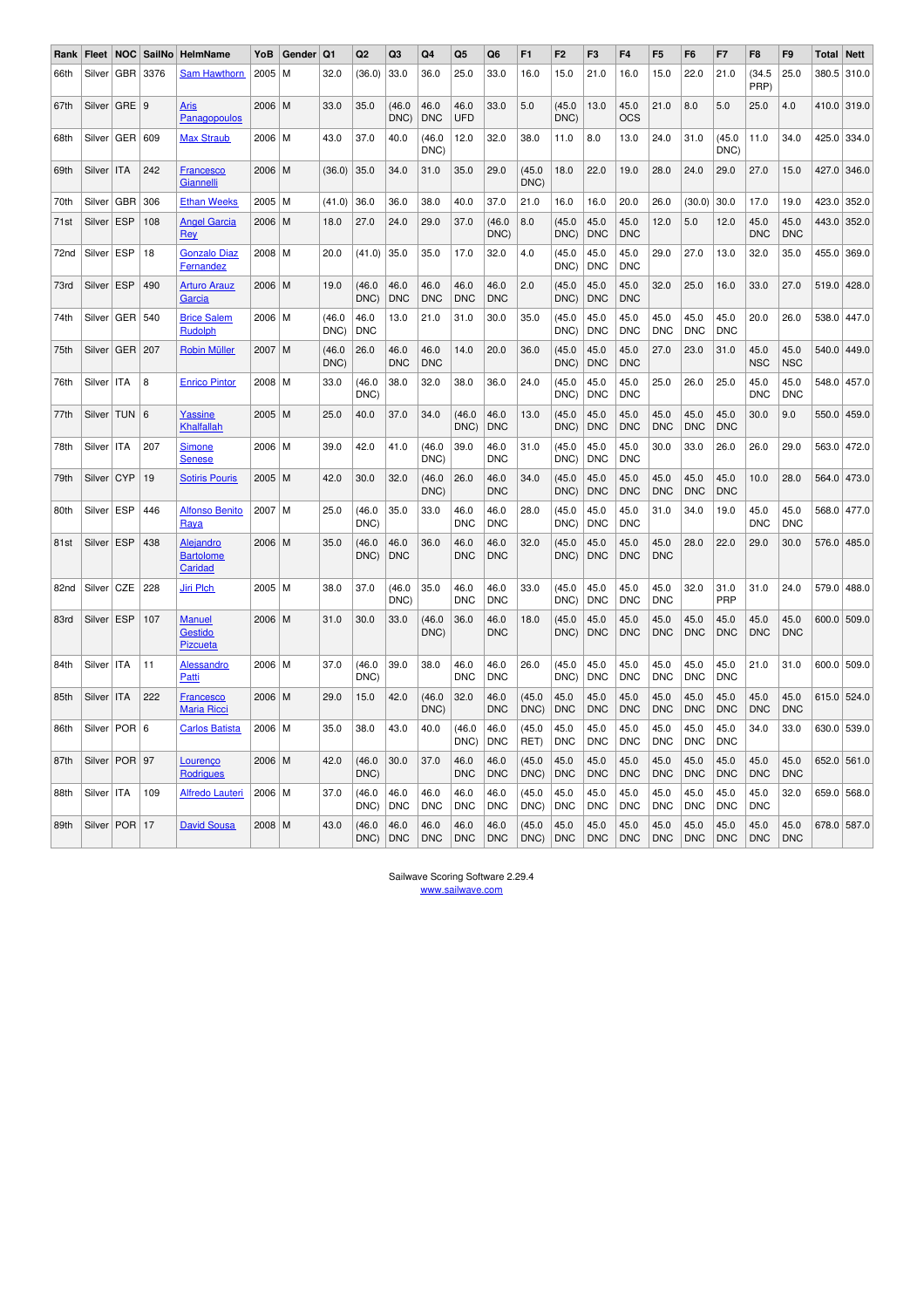



# **Circolo Surf Torbole**

## **Results are final as of 18:04 on October 30, 2021**

### **Youth Girls Fleet**

### **Sailed: 15, Discards: 2, To count: 13, Entries: 49, Scoring system: Appendix A**

| Rank         | <b>NOC</b>     | SailNo   | HelmName                                         | YoB      | Gender | R1                 | R <sub>2</sub>     | R <sub>3</sub>    | R <sub>4</sub>       | R <sub>5</sub>      | R <sub>6</sub> | R7            | R <sub>8</sub> | R <sub>9</sub>      | R <sub>10</sub>     | R <sub>11</sub> | R <sub>12</sub> | R <sub>13</sub> | R <sub>14</sub> | R <sub>15</sub>                                       | Total       | <b>Nett</b>   |
|--------------|----------------|----------|--------------------------------------------------|----------|--------|--------------------|--------------------|-------------------|----------------------|---------------------|----------------|---------------|----------------|---------------------|---------------------|-----------------|-----------------|-----------------|-----------------|-------------------------------------------------------|-------------|---------------|
| 1st          | CZE            | 80       | <b>Nela</b><br><b>Sadílkova</b>                  | $2006$ F |        | 13.0               | 1.0                | (50.0)<br>OCS)    | 1.0                  | 3.0                 | 2.0            | (16.0)        | 4.0            | 1.0                 | 1.0                 | 1.0             | 3.0             | 5.0             | 2.0             | 1.0                                                   | 104.0       | 38.0          |
| 2nd          | <b>CZE</b>     | 911      | <b>Kristyna</b><br>Chalupnikova                  | $2005$ F |        | 2.0                | 3.0                | 1.0               | 8.0                  | 4.0                 | (10.0)         | (13.0)        | 1.0            | 6.0                 | 6.0                 | 6.0             | 6.0             | 4.0             | 3.0             | 5.2<br>RDGa                                           | 78.2        | 55.2          |
| 3rd          | <b>ESP</b>     | 354      | <b>Bárbara</b><br>Winau<br>Ordinas               | $2005$ F |        | 5.0                | 6.0                | 4.0<br><b>RDG</b> | 7.0<br>RDG1,3-<br>6  | 12.0                | 7.0            | $(18.0)$ 2.0  |                | 3.0                 | 5.0                 | 3.0             | 1.0             | 3.0             | 6.0             | (14.0)                                                | 96.0        | 64.0          |
| 4th          | <b>CZE</b>     | 289      | <b>Kristyna</b><br><b>Pinosova</b>               | $2005$ F |        | (23.0)             | 9.0                | (29.0)            | 3.0                  | 2.0                 | 3.0            | 22.0          | 3.0            | 2.0                 | 4.0                 | 2.0             | 8.0             | 8.0             | 1.0             | 12.0                                                  | 131.0 79.0  |               |
| 5th          | <b>RUS</b>     | 50       | Polina<br>Ovchinnikova                           | 2005 F   |        | 1.0                | 5.0                | 2.0               | 6.0                  | 9.0                 | 11.0           | 15.0          | (17.0)         | 4.0                 | 12.0                | (16.0)          | 4.0             | 1.0             | 10.0            | 5.0                                                   | 118.0 85.0  |               |
| 6th          | <b>ITA</b>     | 239      | Carola<br>Colasanto                              | $2006$ F |        | (21.0)             | 4.0                | 5.0               | 4.0                  | 1.0                 | 12.0           | $(20.0)$ 5.0  |                | 5.0                 | 3.0                 | 13.0            | 15.0            | 14.0            | 19.0            | 4.0                                                   |             | 145.0 104.0   |
| 7th          | ITA            | 160      | Angelina<br><b>Medde</b>                         | $2005$ F |        | 10.0               | 2.0                | 7.0               | 5.0                  | 9.8<br>RDG1,3-<br>6 | 17.0           | $(28.0)$ 8.0  |                | (50.0)<br>DNC)      | 17.0                | 8.0             | 7.0             | 2.0             | 17.0            | 7.0                                                   |             | 194.8   116.8 |
| 8th          | <b>RUS</b>     | 240      | <b>Taisia</b><br><b>Stopchenko</b>               | 2008 F   |        | (16.0)             | 13.0               | 12.0              | 14.0                 | 15.0                | 8.0            | $(34.0)$ 9.0  |                | 9.0                 | 15.0                | 4.0             | 2.0             | 10.0            | 9.0             | 2.0                                                   | 172.0       | 122.0         |
| 9th          | EST            | 127      | <u>Emma</u><br><b>Viktoria</b><br><b>Millend</b> | 2005   F |        | (27.0)             | 17.0               | 20.0              | 2.0                  | 11.0                | 4.0            | (30.0)        | 10.0           | 8.0                 | 2.0                 | 7.0             | 9.0             | 18.0            | 12.0            | 6.0                                                   | 183.0       | 126.0         |
| 10th         | <b>FRA</b>     | 501      | <b>Gaelle Prieur</b>                             | 2005 F   |        | (35.0)             | 10.0               | 17.0              | (21.0)               | 18.0                | 6.0            | 17.0          | 6.0            | 10.0                | 10.0                | 5.0             | 5.0             | 9.0             | 8.0             | 13.0                                                  | 190.0       | 134.0         |
| 11th         | TUR            | 343      | <b>Naz Enis</b>                                  | 2006   F |        | 4.0                | 22.0               | (25.0)<br>PRP)    | 7.0                  | 5.0                 | 1.0            | 2.0           | 24.0           | 16.0                | 7.0                 | 15.0            | 11.0            | (27.0)          | 22.0            | 18.0                                                  | 206.0       | 154.0         |
| 12th         | <b>GBR</b>     | 309      | <b>Darcey Shaw</b>                               | $2006$ F |        | 8.0                | (31.0)             | 3.0               | 18.0                 | 19.0                | 13.0           | 8.0           | 7.0            | 14.0                | 11.0                | (29.0)          | 17.0            | 7.0             | 15.0            | 16.0                                                  | 216.0       | 156.0         |
| 13th         | <b>POR  77</b> |          | <b>Madalena</b><br><b>Freitas</b>                | 2006 F   |        | 17.0               | 18.0               | 9.0               | 10.0                 | 13.0                | 9.0            | 11.0          | 13.0           | $(19.0)$ 8.0        |                     | 11.0            | 12.0            | 16.0            | (23.0)          | 17.0                                                  | 206.0       | 164.0         |
| 14th         | LAT            | 585      | <b>Marta Klavina</b>                             | $2005$ F |        | 20.0               | 7.0                | 13.0              | 19.0                 | 8.0                 | (23.0)         | (31.0)        | 11.0           | 7.0                 | 14.0                | 9.0             | 22.0            | 17.0            | 11.0            | 8.0                                                   | 220.0       | 166.0         |
| 15th         | <b>TUR</b>     | 899      | <b>Buse Tunc</b>                                 | $2005$ F |        | 7.0                | (25.0)             | (24.0)            | 12.0                 | 17.0                | 5.0            | 1.0           | 16.0           | 15.0                | 13.0                | 19.0            | 16.0            | 20.0            | 21.0            | 11.0                                                  | 222.0       | 173.0         |
| 16th         | TUR            | 1925     | <b>Melek</b><br>Altunsöz                         | $2005$ F |        | 6.0                | 24.0               | 6.0               | 11.0                 | 16.0                | 16.0           | 3.0           | 18.0           | (50.0)<br>DNC)      | (50.0)<br>DNC)      | 18.0            | 10.0            | 23.0            | 14.0            | 23.0                                                  | 288.0       | 188.0         |
| 17th         | <b>FIN</b>     | 36       | <b>Siri Kaskeala</b>                             | $2005$ F |        | (26.0)             | 12.0               | 14.0              | 9.0                  | 22.0                | 18.0           | (36.0)        | 22.0           | 18.0                | 18.0                | 22.0            | 18.0            | 21.0            | 4.0             | 9.0                                                   | 269.0       | 207.0         |
| 18th         | <b>ITA</b>     | 115      | <b>Giulia Vitali</b>                             | $2006$ F |        | 11.0               | 11.0<br>RDG1-<br>3 | 11.0              | 15.0<br>RDG1,3-<br>6 | 14.0                | 24.0           | 5.0           | (50.0)<br>DNC) | (50.0)<br>DNC)      | 50.0<br><b>DNC</b>  | 17.0            | 13.0            | 6.0             | 16.0            | 15.0                                                  |             | 308.0 208.0   |
| 19th         | <b>EST</b>     | 954      | <b>Liisbeth Orav</b>                             | $2005$ F |        | (41.0)             | 11.0               | 27.0              | 13.0                 | 6.0                 | 19.0           | (42.0)        | 23.0           | 12.0                | 9.0                 | 10.0            | 28.0            | 25.0            | 7.0             | 21.0                                                  | 294.0       | 211.0         |
| 20th         | <b>EST</b>     | 93       | <b>Lisett</b><br><b>Aasmets</b>                  | $2006$ F |        | (32.0)             | 30.0               | 16.0              | 15.0                 | 21.0                | 15.0           | (33.0)        | 15.0           | 13.0                | 19.0                | 20.0            | 26.0            | 11.0            | 13.0            | 19.0                                                  | 298.0 233.0 |               |
| 21st         | GBR            | 335      | <b>Sophie</b><br><b>Blaydes</b>                  | 2006   F |        | 28.0               | 28.0               | 8.0               | (50.0)<br>RET)       | 24.0                | 22.0           | 7.0           | 12.0           | 11.0                | 16.0                | 21.0            | 20.0            | 26.0            | 20.0            | (30.0)                                                |             | 323.0 243.0   |
| 22nd FRA 426 |                |          | Apolline<br>Guedan                               | 2005 F   |        | 14.0               | 29.0               | 22.0              | (50.0)<br>DNC)       | (32.0)              | 26.0 4.0       |               |                | 20.0 20.0 21.0 30.0 |                     |                 |                 | $24.0$ 19.0     |                 | $\vert$ 25.0 $\vert$ 10.0 $\vert$ 346.0 $\vert$ 264.0 |             |               |
| 23rd         | CZE   744      |          | <b>Nicol</b><br>Ricanova                         | 2006 F   |        | 19.0               | 16.0               | 15.0              | 23.0                 | 23.0                | $(29.0)$ 23.0  |               | 21.0           | 23.0                | 22.0                | 26.0            | 27.0            | 12.0            | $(34.0)$ 26.0   |                                                       |             | 339.0 276.0   |
| 24th         | $POR$ 95       |          | <b>Helena</b><br><b>Sousa</b>                    | $2005$ F |        | 18.0               | 23.0               | 23.0              | 27.0                 | 26.0                | (40.5)<br>PRP) | 9.0           | 26.0           | 22.0                | 23.0                | 24.0            | 21.0            | 15.0            | 23.5<br>RDGa    | (31.0)                                                | 352.0 280.5 |               |
| 25th         | ITA            | 2006     | <b>Anita Soncini</b>                             | $2006$ F |        | 3.0                | 19.0               | 21.0              | 24.0                 | 25.0                | 28.0           | 25.0          | (50.0)<br>DNC) | (50.0)<br>DNC)      | 50.0<br><b>DNC</b>  | 14.0            | 14.0            | 13.0            | 26.0            | 20.0                                                  |             | 382.0 282.0   |
| 26th         | GRE   186      |          | <b>Maria</b><br>Karvouniari                      | 2006 F   |        | 25.0               | 27.0               | $(32.0)$ 25.0     |                      | 28.0                | 27.0           | $(37.0)$ 14.0 |                | 17.0                | 20.0                | 25.0            | $19.0$ 22.0     |                 | 30.0            | 25.0                                                  |             | 373.0 304.0   |
| 27th         |                | GBR 3208 | <b>Millie Searle</b>                             | $2005$ F |        | 9.0<br><b>RDG</b>  | 8.0                | 18.0              | 20.0                 | 20.0                | 20.0           | 35.0          | 25.0           | (50.0)<br>DNC)      | (50.0)<br>$DNC$ DNC | 50.0            | 50.0<br>DNC DNC | 50.0            | 5.0             | 3.0                                                   |             | 413.0 313.0   |
| 28th         | EST $ 95$      |          | <b>Saskia</b><br>Põldmaa                         | $2006$ F |        | 25.5<br>RDG1-<br>3 | 20.0               | 31.0              | (50.0)<br>DNC)       | (50.0)<br>RET)      | 21.0           | 41.0          | 19.0           | 24.0                | 24.0                | 12.0            | 23.0            | 28.0            | 24.0            | 50.0<br><b>OCS</b>                                    |             | 442.5 342.5   |
| 29th         | ITA            | 91       | <b>Marta</b><br>Pasquetti                        | 2006 F   |        | (37.0)             | 26.0               | 28.0              | 28.0                 | 27.0                | 32.0           | 27.0          | (50.0)<br>DNC) | 21.0                | 25.0                | 27.0            | 25.0            | 30.0            | 27.0            | 24.0                                                  |             | 434.0 347.0   |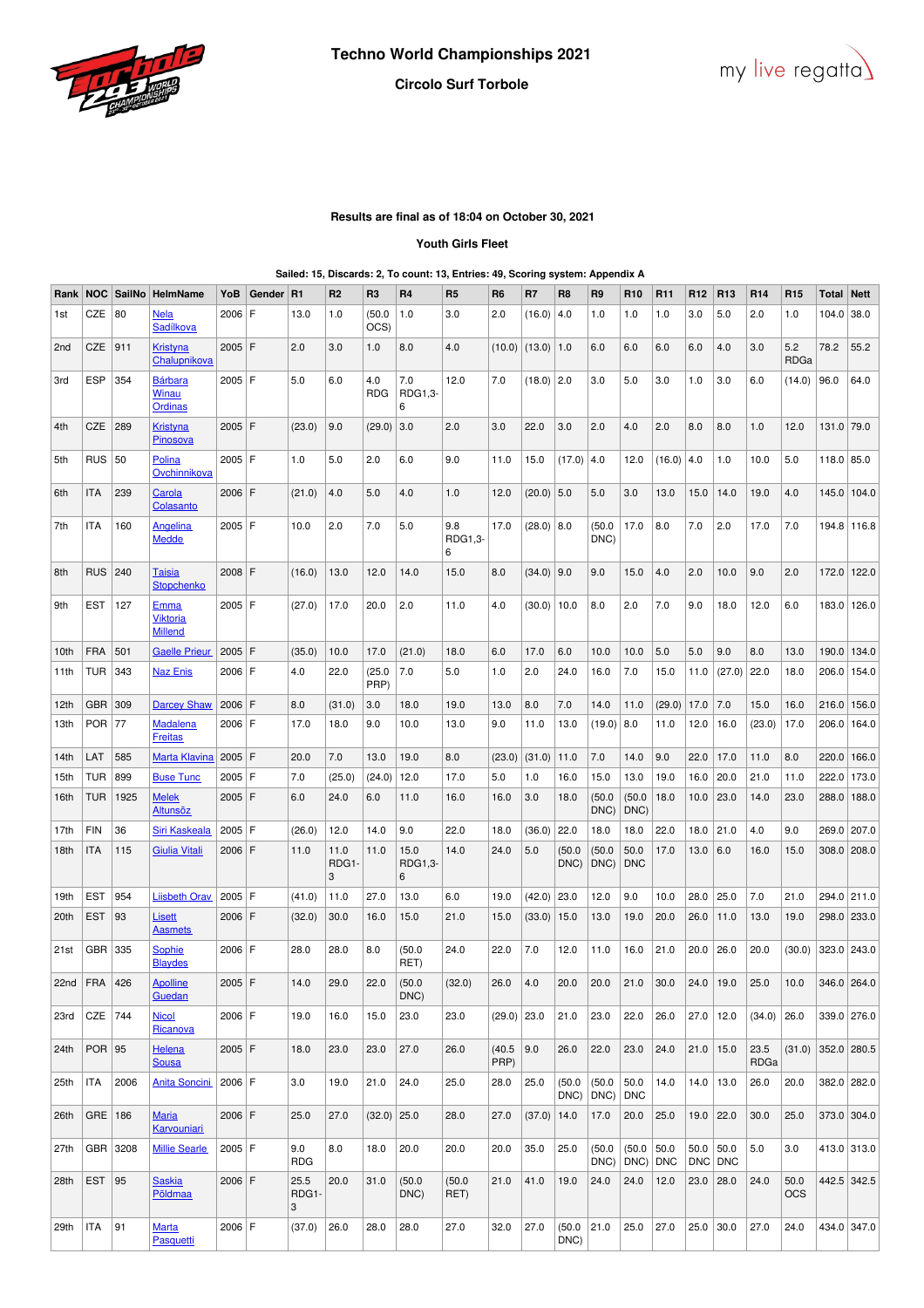| Rank | <b>NOC</b> | SailNo | <b>HelmName</b>                                    | YoB      | Gender | R <sub>1</sub> | R <sub>2</sub> | R <sub>3</sub> | R4                 | R <sub>5</sub>     | R <sub>6</sub>     | R7                 | R <sub>8</sub>     | R9                 | R <sub>10</sub>    | R <sub>11</sub>    | R <sub>12</sub>    | R <sub>13</sub>    | R <sub>14</sub>    | R <sub>15</sub>    | Total | <b>Nett</b> |
|------|------------|--------|----------------------------------------------------|----------|--------|----------------|----------------|----------------|--------------------|--------------------|--------------------|--------------------|--------------------|--------------------|--------------------|--------------------|--------------------|--------------------|--------------------|--------------------|-------|-------------|
| 30th | <b>EST</b> | 715    | <b>Marta Arete</b><br><b>Sokk</b>                  | 2006     | ١F     | 42.0           | 15.0           | 25.0           | 22.0               | 7.0                | 14.0               | 40.0               | (50.0)<br>DNC)     | (50.0)<br>DNC)     | 50.0<br><b>DNC</b> | 23.0               | 33.0               | 33.0               | 18.0               | 29.0               | 451.0 | 351.0       |
| 31st | <b>CZE</b> | 88     | <b>Marketa</b><br>Stepankova                       | 2006 F   |        | 34.0           | 33.0           | 26.0           | 16.0               | 29.0               | 25.0               | 10.0               | (50.0)<br>DNC)     | (50.0)<br>DNC)     | 50.0<br><b>DNC</b> | 31.0               | 30.0               | 24.0               | 31.0               | 28.0               | 467.0 | 367.0       |
| 32nd | <b>ESP</b> | 451    | Fernandez<br><b>Sanchez</b><br><b>Maria</b>        | $2005$ F |        | 9.0            | 32.0           | 19.0           | 38.0<br>PRP        | 31.0               | 34.0               | 44.0               | (50.0)<br>DNC)     | (50.0)<br>DNC)     | 26.0               | 32.0               | 34.0               | 31.0               | 39.0               | 35.0               | 504.0 | 404.0       |
| 33rd | <b>GER</b> | 1610   | Emma<br>Schleicher                                 | $2007$ F |        | 24.0           | 35.0           | 35.0           | 29.0               | 30.0               | (50.0)<br>DNC)     | 19.0               | (50.0)<br>DNC)     | 50.0<br><b>DNC</b> | 50.0<br><b>DNC</b> | 28.0               | 32.0               | 35.0               | 32.0               | 27.0               | 526.0 | 426.0       |
| 34th | <b>ESP</b> | 633    | <b>Andrea Sira</b><br><b>Martinez Mira</b>         | 2008 F   |        | 36.0           | 38.0           | 36.0           | 31.0               | 33.0               | 33.0               | 14.0               | (50.0)<br>DNC)     | (50.0)<br>DNC)     | 50.0<br><b>DNC</b> | 34.0               | 35.0               | 32.0               | 35.0               | 38.0               | 545.0 | 445.0       |
| 35th | <b>GBR</b> | 875    | Olivia<br>Robson                                   | 2006 F   |        | 33.0           | 40.0           | 34.0           | 34.0               | (50.0)<br>DNC)     | 30.0               | 21.0               | (50.0)<br>DNC)     | 50.0<br><b>DNC</b> | 50.0<br><b>DNC</b> | 33.0               | 29.0               | 34.0               | 33.0               | 33.0               | 554.0 | 454.0       |
| 36th | <b>GER</b> | 446    | Elisabeth<br><b>Sprenger</b>                       | 2005     | ١F     | 30.0           | (50.0<br>RET)  | (50.0)<br>DNC) | 33.0               | 34.0               | 36.0               | 6.0                | 27.0               | 50.0<br><b>DNC</b> | 50.0<br><b>DNC</b> | 50.0<br><b>DNF</b> | 36.0               | 37.0               | 42.0               | 37.0               | 568.0 | 468.0       |
| 37th | <b>ESP</b> | 100    | Sofia<br>Vedrune<br>Pastor                         | 2005 F   |        | 15.0           | 34.0           | 33.0           | (50.0)<br>DNC)     | (50.0)<br>DNC)     | 50.0<br><b>DNC</b> | 29.0               | 50.0<br><b>DNC</b> | 50.0<br><b>DNC</b> | 50.0<br><b>DNC</b> | 50.0<br><b>DNC</b> | 31.0               | 29.0               | 28.0               | 32.0               | 581.0 | 481.0       |
| 38th | <b>GBR</b> | 338    | Anais<br><b>Mccarthy</b>                           | $2005$ F |        | 43.0           | 41.0           | 39.0           | 30.0               | 35.0               | (50.0)<br>DNC)     | 46.0               | (50.0)<br>DNC)     | 50.0<br><b>DNC</b> | 50.0<br><b>DNC</b> | 35.0               | 43.0               | 40.0               | 29.0               | 34.0               |       | 615.0 515.0 |
| 39th | <b>GBR</b> | 329    | <b>Alice Bennion</b>                               | $2006$ F |        | 39.0           | 37.0           | 37.0           | (50.0)<br>DNC)     | (50.0)<br>DNC)     | 50.0<br><b>DNC</b> | 24.0               | 50.0<br><b>DNC</b> | 50.0<br><b>DNC</b> | 50.0<br><b>DNC</b> | 36.0               | 41.0               | 41.0               | 38.0               | 39.0               | 632.0 | 532.0       |
| 40th | <b>ESP</b> | 15     | <b>Blanca Cueto</b>                                | $2006$ F |        | 29.0           | (50.0)<br>DNC) | 40.0           | (50.0)<br>DNC)     | 50.0<br><b>DNC</b> | 50.0<br><b>DNC</b> | 26.0               | 50.0<br><b>DNC</b> | 50.0<br><b>DNC</b> | 50.0<br><b>DNC</b> | 37.0               | 39.0               | 36.0               | 40.0               | 36.0               | 633.0 | 533.0       |
| 41st | <b>FIN</b> | 26     | Amanda<br>Koivistoinen                             | $2006$ F |        | 46.0           | 36.0           | 38.0           | (50.0)<br>DNC)     | 36.0               | (50.0)<br>DNC)     | 43.0               | 50.0<br><b>DNC</b> | 50.0<br><b>DNC</b> | 50.0<br><b>DNC</b> | 38.0               | 40.0               | 42.0               | 41.0               | 41.0               | 651.0 | 551.0       |
| 42nd | <b>ITA</b> | 263    | Giulia Cocco                                       | $2006$ F |        | 40.0           | 39.0           | (50.0)<br>DNC) | (50.0)<br>DNC)     | 50.0<br><b>DNC</b> | 50.0<br><b>DNC</b> | 38.0               | 50.0<br><b>DNC</b> | 50.0<br><b>DNC</b> | 50.0<br><b>DNC</b> | 40.0               | 50.0<br><b>DNC</b> | 38.0               | 37.0               | 40.0               | 672.0 | 572.0       |
| 43rd | <b>GBR</b> | 626    | <b>Emma Marsh</b>                                  | 2006 F   |        | 47.0           | (50.0)<br>DNC) | 41.0           | (50.0)<br>DNC)     | 50.0<br><b>DNC</b> | 35.0               | 32.0               | 50.0<br><b>DNC</b> | 50.0<br><b>DNC</b> | 50.0<br><b>DNC</b> | 39.0               | 42.0               | 50.0<br><b>DNC</b> | 43.0               | 50.0<br><b>DNC</b> |       | 679.0 579.0 |
| 44th | <b>HUN</b> | 79     | <b>Milla</b><br>Ralovich                           | 2006 F   |        | 38.0           | 14.0           | 30.0           | (50.0)<br>DNC)     | (50.0)<br>DNC)     | 50.0<br><b>DNC</b> | 50.0<br><b>DNC</b> | 50.0<br><b>DNC</b> | 50.0<br><b>DNC</b> | 50.0<br><b>DNC</b> | 50.0<br><b>DNC</b> | 50.0<br><b>DNC</b> | 50.0<br><b>DNC</b> | 50.0<br><b>DNC</b> | 50.0<br><b>DNC</b> | 682.0 | 582.0       |
| 45th | <b>ITA</b> | 17     | <b>Sara</b><br>Costantino                          | $2005$ F |        | 22.0           | (50.0)<br>DNC) | (50.0)<br>DNC) | 50.0<br><b>DNC</b> | 50.0<br><b>DNC</b> | 50.0<br><b>DNC</b> | 12.0               | 50.0<br><b>DNC</b> | 50.0<br><b>DNC</b> | 50.0<br><b>DNC</b> | 50.0<br><b>DNC</b> | 50.0<br><b>DNC</b> | 50.0<br><b>DNC</b> | 50.0<br><b>DNC</b> | 50.0<br><b>DNC</b> | 684.0 | 584.0       |
| 46th | <b>ESP</b> | 424    | <b>Myrian</b><br><b>Tortosa</b><br><b>Montalvo</b> | $2005$ F |        | 44.0           | (50.0)<br>DNC) | 42.0           | (50.0)<br>DNC)     | 50.0<br><b>DNC</b> | 50.0<br><b>DNC</b> | 39.0               | 50.0<br><b>DNC</b> | 50.0<br><b>DNC</b> | 50.0<br><b>DNC</b> | 50.0<br><b>DNC</b> | 38.0               | 39.0               | 50.0<br><b>DNC</b> | 50.0<br><b>DNC</b> | 702.0 | 602.0       |
| 47th | <b>EST</b> | 621    | Karolina<br>Dovgan                                 | 2006 F   |        | 45.0           | (50.0)<br>DNC) | (50.0)<br>DNC) | 50.0<br><b>DNC</b> | 50.0<br><b>DNC</b> | 50.0<br><b>DNC</b> | 45.0               | 50.0<br><b>DNC</b> | 50.0<br><b>DNC</b> | 50.0<br><b>DNC</b> | 50.0<br><b>DNC</b> | 37.0               | 43.0               | 50.0<br><b>DNC</b> | 50.0<br><b>DNC</b> | 720.0 | 620.0       |
| 48th | <b>ESP</b> | 447    | <b>Maria Estela</b><br><b>Melero</b>               | 2006 F   |        | 48.0           | (50.0)<br>DNC) | (50.0)<br>DNC) | 50.0<br><b>DNC</b> | 50.0<br><b>DNC</b> | 50.0<br><b>DNC</b> | 47.0               | 50.0<br><b>DNC</b> | 50.0<br><b>DNC</b> | 50.0<br><b>DNC</b> | 50.0<br><b>DNC</b> | 50.0<br><b>DNC</b> | 50.0<br><b>DNC</b> | 50.0<br><b>DNC</b> | 50.0<br><b>DNC</b> | 745.0 | 645.0       |
| 49th | <b>ESP</b> | 445    | <b>Carlota Ariza</b><br><b>Bermejo</b>             | 2006 F   |        | 49.0           | (50.0)<br>DNC) | (50.0)<br>DNC) | 50.0<br><b>DNC</b> | 50.0<br><b>DNC</b> | 50.0<br><b>DNC</b> | 48.0               | 50.0<br><b>DNC</b> | 50.0<br><b>DNC</b> | 50.0<br><b>DNC</b> | 50.0<br><b>DNC</b> | 50.0<br><b>DNC</b> | 50.0<br><b>DNC</b> | 50.0<br><b>DNC</b> | 50.0<br><b>DNC</b> | 747.0 | 647.0       |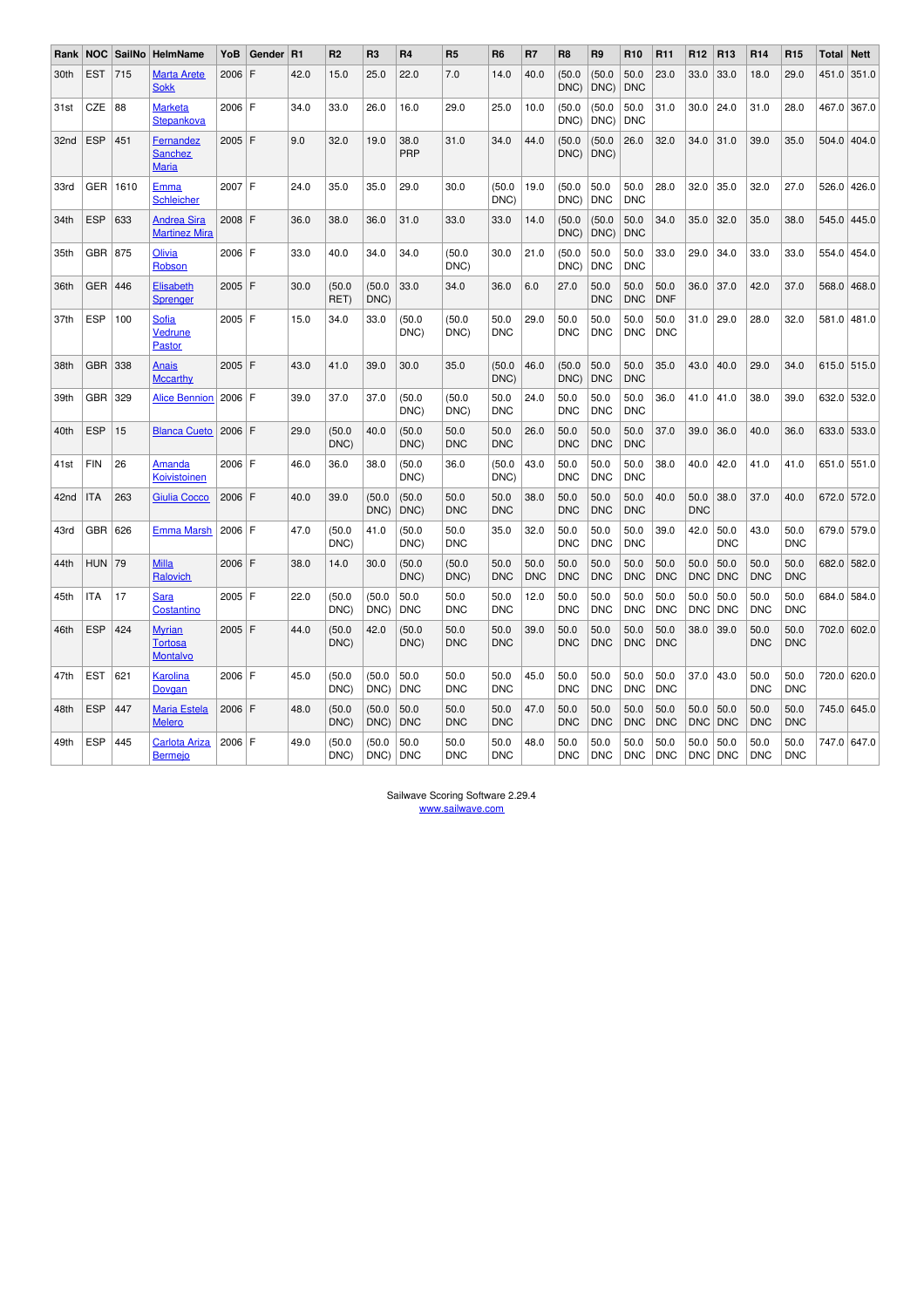



## **Results are final as of 18:06 on October 30, 2021**

### **Junior Boys Fleet**

## **Sailed: 15, Discards: 2, To count: 13, Entries: 57, Scoring system: Appendix A**

| Rank         | <b>NOC</b> | SailNo         | <b>HelmName</b>                     | YoB        | Gender | <b>R1</b> | R <sub>2</sub> | R <sub>3</sub>     | R4      | R <sub>5</sub> | R6             | R7     | R <sub>8</sub> | R <sub>9</sub>            | R <sub>10</sub> | R <sub>11</sub> | R <sub>12</sub> | R <sub>13</sub> | R <sub>14</sub> | R <sub>15</sub> | Total         | <b>Nett</b> |
|--------------|------------|----------------|-------------------------------------|------------|--------|-----------|----------------|--------------------|---------|----------------|----------------|--------|----------------|---------------------------|-----------------|-----------------|-----------------|-----------------|-----------------|-----------------|---------------|-------------|
| 1st          | ISR        | 294            | <b>Itamar Levi</b>                  | 2008       | M      | 1.0       | 3.0            | 1.0                | 1.0     | 1.0            | 1.0            | 7.0    | (8.0)          | 6.0                       | 1.0             | 6.0             | 4.0             | 6.0             | (14.0)          | 1.0             | 61.0          | 39.0        |
| 2nd          | <b>RUS</b> | 17             | <b>Dmitrii</b><br><b>Nesterenko</b> | 2008   M   |        | (14.0)    | 7.0            | 2.0                | 4.0     | 8.0            | 6.0            | 4.0    | 6.0            | 2.0                       | (28.0)          | 2.0             | 3.0             | 4.0             | 4.0             | 12.0            | 106.0 64.0    |             |
| 3rd          | ITA        | $\overline{4}$ | Rocco Makana<br>Sotomayor           | 2007       | M      | 6.0       | 4.0            | 7.0<br>RDG1-<br>4  | 11.0    | 2.0            | (32.0)         | 13.0   | 4.0            | 5.0                       | 2.0             | 11.0            | (20.0)          | 3.0             | 7.0             | 4.0             | 131.0 79.0    |             |
| 4th          | <b>POL</b> | 242            | <b>Jakub Guzlecki</b>               | 2007       | M      | 4.0       | (16.0)         | 3.0                | (32.0)  | 11.0           | 3.0            | 3.0    | 3.0            | 4.0                       | 11.0            | 8.0             | 5.0             | 11.0            | 5.0             | 9.0             | $128.0$ 80.0  |             |
| 5th          | TUR        | 2008           | <b>Artun Senol</b>                  | 2008       | M      | 7.0       | 9.0            | 19.0               | 13.0    | (23.0)         | (25.0)         | 1.0    | 1.0            | 1.0                       | 6.0             | 1.0             | 2.0             | 1.0             | 6.0             | 20.0            | 135.0 87.0    |             |
| 6th          | POL        | 972            | <b>Szymon</b><br><b>Cieslak</b>     | $2007$ M   |        | 12.0      | 5.0            | 11.0               | 10.0    | (16.0)         | 5.0            | 5.0    | 10.0           | 12.0                      | (13.0)          | 5.0             | 12.0            | 2.0             | 1.0             | 6.0             | 125.0 96.0    |             |
| 7th          | ITA        | 23             | <b>Edoardo</b><br>Guarnati          | 2007       | M      | 21.0      | (58.0)<br>OCS) | 8.0                | 16.0    | 5.0            | 13.0           | 8.0    | 21.0           | (30.0)                    | 10.0            | 20.0            | 10.0            | 7.0             | 2.0             | 10.0            | 239.0         | 151.0       |
| 8th          | ITA        | 26             | <b>Tiberio Riccini</b>              | $2007$ M   |        | (20.0)    | (27.0)         | 18.0               | 15.0    | 3.0            | 12.0           | 12.0   | 19.0           | 18.0                      | 4.0             | 10.0            | 13.0            | 13.0            | 3.0             | 14.0            | 201.0         | 154.0       |
| 9th          | POL        | 2115           | <b>Gustaw Trybek</b>                | $2008$   M |        | 5.0       | 19.0           | 14.0               | 17.0    | 17.0           | (32.0)<br>PRP) | 10.0   | 5.0            | 8.0                       | 24.0            | 9.0             | 8.0             | 10.0            | 9.0             | (28.0)          | 215.0   155.0 |             |
| 10th         | ISR        | 295            | <b>Itay Malka</b>                   | 2007       | l M    | 17.0      | 6.0            | (24.0)             | 21.0    | 7.0            | 2.0            | 15.0   | 11.0           | 11.0                      | 16.0            | 18.0            | (25.0)          | 14.0            | 21.0            | 3.0             | 211.0         | 162.0       |
| 11th         | <b>RUS</b> | 5              | Gennadii<br>Povarnin                | 2007       | l M    | 3.0       | 8.0            | 7.0                | 5.0     | 22.0           | 16.0           | (27.0) | (23.0)         | 13.0                      | 22.0            | 12.0            | 16.0            | 23.0            | 12.0            | 5.0             | 214.0         | 164.0       |
| 12th         | <b>ESP</b> | 311            | <b>Mateo Jimenez</b><br>De Miguel   | $2007$ M   |        | 11.0      | 23.0           | 6.0                | 8.0     | (26.0)         | 7.0            | (34.0) | 15.0           | 26.0                      | 7.0             | 19.0            | 9.0             | 15.0            | 16.0            | 7.0             | 229.0         | 169.0       |
| 13th         | LAT        | 98             | <b>Eduards</b><br><b>Niedra</b>     | 2007       | l M    | 10.0      | 11.0           | 12.0               | 7.0     | 15.0           | 4.0            | (26.0) | (33.0)         | 25.0                      | 25.0            | 17.0            | 6.0             | 12.0            | 13.0            | 19.0            | 235.0         | 176.0       |
| 14th         | ITA        | 88             | <b>Davide</b><br>Terzaroli          | 2007 M     |        | 9.0       | 18.0           | (27.0)             | 22.0    | 24.0           | 14.0           | 6.0    | 25.0           | 14.0                      | (35.0)          | 4.0             | 7.0             | 8.0             | 11.0            | 16.0<br>RDGa    | 240.0         | 178.0       |
| 15th         | ISR        | 296            | Omer<br><b>Shemesh</b>              | $2008$   M |        | 2.0       | 1.0            | 5.0                | 2.0     | 9.0            | 8.0            | 33.0   | 27.0           | 27.0                      | 5.0             | 28.0            | 31.0            | (42.0)          | (37.0)          | 2.0             | 259.0         | 180.0       |
| 16th         | TUR        | 1803           | <b>Sina Elakdar</b>                 | $2007$ M   |        | 18.0      | 24.0           | (42.0)<br>PRP)     | 3.0     | 20.0           | 21.0           | 17.0   | 9.0            | 10.0                      | 12.0            | 21.0            | 1.0             | 5.0             | 20.0            | (30.0)          | 253.0         | 181.0       |
| 17th         | <b>POL</b> | 126            | Leon<br>Jankowski                   | $2008$   M |        | (23.0)    | 12.0           | 9.0                | 6.0     | 12.0           | 11.0           | 21.0   | (58.0)<br>DNC) | 19.0                      | 17.0            | 13.0            | 19.0            | 18.0            | 15.0            | 23.0            | 276.0         | 195.0       |
| 18th         | ITA        | 16             | <b>Lorenzo</b><br><b>Maroadi</b>    | 2009       | M      | 8.0       | 14.0           | (31.0)             | 25.0    | 10.0           | (30.0)         | 11.0   | 12.0           | 23.0                      | 18.0            | 14.0            | 15.0            | 20.0            | 8.0             | 21.0            | 260.0         | 199.0       |
| 19th         | ESP        | 566            | Sandro<br>Portune                   | $2007$ M   |        | 32.0      | 13.0           | 27.3<br>RDG1-<br>4 | (37.0)  | (35.0)         | 19.0           | 31.0   | 17.0           | 7.0                       | 21.0            | 3.0             | 11.0            | 9.0             | 17.0            | 25.0            | 304.3 232.3   |             |
| 20th         | <b>RUS</b> | 10             | Roman<br><b>Pustotin</b>            | $2008$ M   |        | 15.0      | 17.0           | 16.0               | 24.0    | 28.0           | (29.0)         | 24.0   | 16.0           | (32.0)                    | 9.0             | 26.0            | 18.0            | 25.0            | 19.0            | 8.0             |               | 306.0 245.0 |
| 21st         | TUR        | 402            | Devrim<br>Karatas                   | $2008$ M   |        | (41.0)    | (48.0)         | 21.0               | 14.0    | 40.0           | 33.0           | 2.0    | 2.0            | 3.0                       | 38.0            | 7.0             | 14.0            | 16.0            | 25.0            | 38.0            |               | 342.0 253.0 |
| $22nd$   ITA |            | 41             | Michael<br>Andergasser              | $2007$ M   |        | 27.0      | $(49.0)$ 39.0  |                    | $9.0\,$ | $6.0\,$        | $(50.0)$ 16.0  |        | 18.0           | 28.0                      | 20.0            | 22.0            | 21.0            | 22.0            | 10.0            | 17.0            | $354.0$ 255.0 |             |
| 23rd         | ITA        | 228            | Riccardo<br>Poledrini               | $2007$ M   |        | 28.0      | 25.0           | 22.0               | (33.0)  | 14.0           | 23.0           | 18.0   | 20.0           | 16.0                      | 23.0            | 16.0            | $(29.0)$ 17.0   |                 | 24.0            | 27.0            |               | 335.0 273.0 |
| 24th         | ITA        | 700            | <b>Matteo</b><br>Montanari          | 2008   M   |        | 33.0      | 30.0           | 17.0               | 19.0    | 32.0           | $(40.0)$ 20.0  |        | 13.0           | 20.0                      | $(36.0)$ 25.0   |                 | 24.0            | 30.0            | 29.0            | 15.0            |               | 383.0 307.0 |
| 25th         | $GRE$   18 |                | <b>Sotirios</b><br>Kalpogiannakis   | 2007   M   |        | 31.0      | 32.0           | 15.0               | 23.0    | 4.0            | 9.0            | 37.0   | (58.0)<br>DNC) | (58.0)<br>DNC)            | 14.0            | 30.0            | 23.0            | 33.0            | 38.0            | 26.0            |               | 431.0 315.0 |
| 26th         | GBR 550    |                | <b>Sullie Yelland</b>               | $2007$ M   |        | 25.0      | 15.0           | 30.0               | 18.0    | (44.5)<br>PRP) | 26.0           | 25.0   | 31.0           | 33.0                      | 29.0            | 29.0            | $(40.0)$ 39.0   |                 | 39.0            | 16.0            |               | 439.5 355.0 |
| 27th         | ITA        | 28             | <b>Elia Rossi</b>                   | $2008$ M   |        | 16.0      | 41.0           | 33.0               | 29.0    | 37.0           | (47.0)         | 30.0   | 28.0           | 22.0                      | 39.0            | 23.0            | 17.0            | (58.0)<br>DNC)  | 18.0            | 24.0            |               | 462.0 357.0 |
| 28th         | ITA        | 400            | <b>Blasco Aronica</b>               | $2008$ M   |        | 46.0      | 10.0           | (58.0)<br>OCS)     | 12.0    | 29.0           | 17.0           | 39.0   | 34.0           | (58.0)<br>DNC)            | 8.0             | 36.0            | 42.0            | 40.0            | 34.0            | 13.0            |               | 476.0 360.0 |
| 29th         | $HUN$ 494  |                | <b>Kristof Gerlits</b>              | 2007   M   |        | 24.0      | 2.0            | 4.0                | 34.0    | 13.0           | 27.0           | 40.0   | (58.0)         | (58.0)<br>$DNC$ ) $DNC$ ) | 3.0             | 49.0            | 41.0            | 51.0<br>PRP     | 48.0            | 31.0            |               | 483.0 367.0 |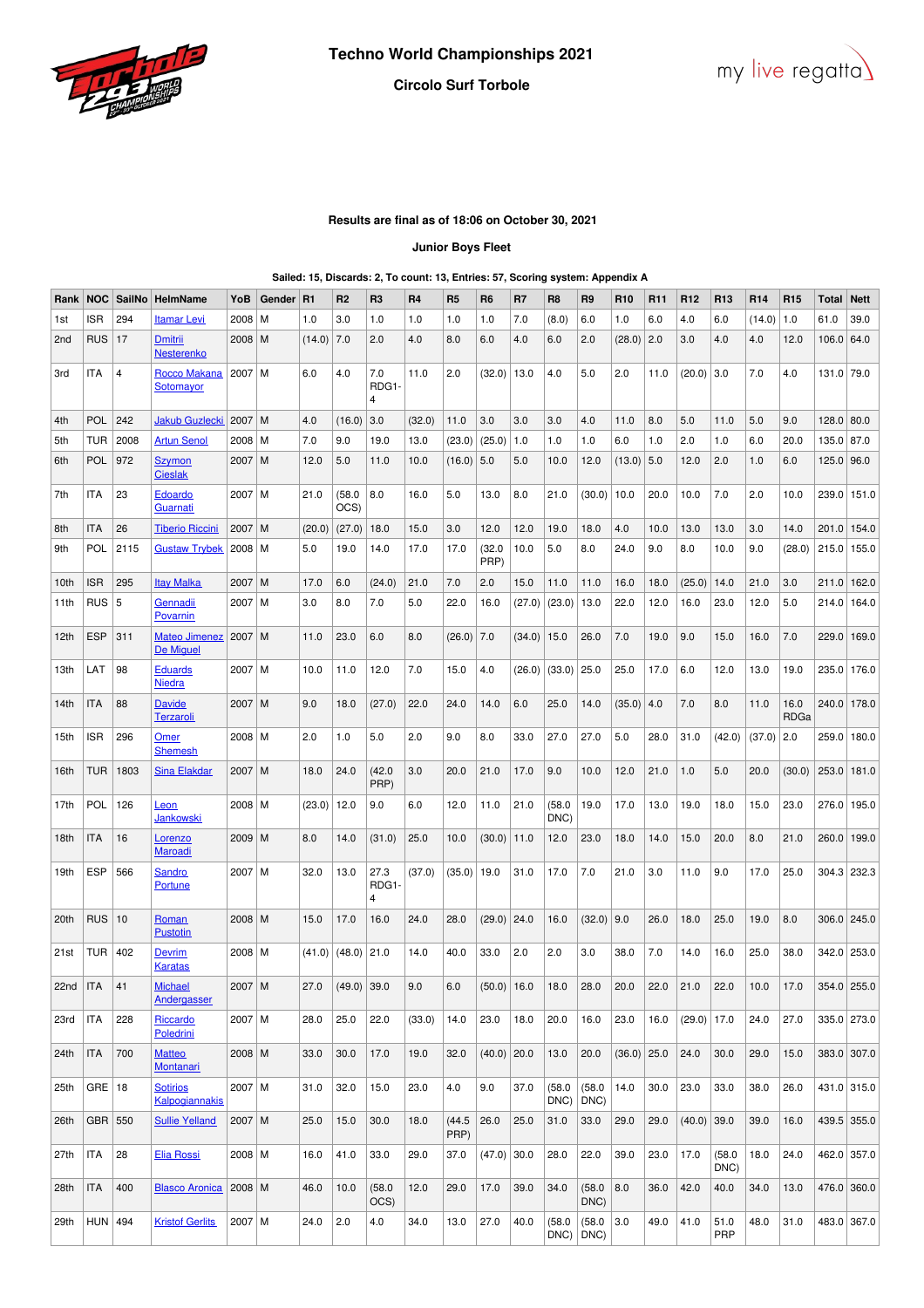| Rank | <b>NOC</b>     | SailNo         | <b>HelmName</b>                         | YoB           | Gender R1 |        | R <sub>2</sub> | R <sub>3</sub> | R <sub>4</sub>                 | R <sub>5</sub> | R <sub>6</sub> | R7             | R <sub>8</sub>                    | R <sub>9</sub>          | R <sub>10</sub> | <b>R11</b>         | R <sub>12</sub>    | R <sub>13</sub>    | R <sub>14</sub>    | R <sub>15</sub>    | Total | <b>Nett</b> |
|------|----------------|----------------|-----------------------------------------|---------------|-----------|--------|----------------|----------------|--------------------------------|----------------|----------------|----------------|-----------------------------------|-------------------------|-----------------|--------------------|--------------------|--------------------|--------------------|--------------------|-------|-------------|
| 30th | <b>ESP</b>     | 334            | <b>Jorge Ruiz</b><br>Lopez              | 2008          | M         | 29.0   | 43.0           | (51.0)         | 49.0                           | (53.0)         | 45.0           | 9.0            | 7.0                               | 21.0                    | 43.0            | 24.0               | 27.0               | 24.0               | 26.0               | 46.0               | 497.0 | 393.0       |
| 31st | <b>EST</b>     | 420            | <b>Karl Sören</b><br>Tamm               | 2007          | M         | 26.0   | 33.0           | 28.0           | 35.0                           | 44.0           | 20.0           | (58.0)<br>DNC) | 36.0                              | (58.0)<br>DNC)          | 34.0            | 34.0               | 28.0               | 31.0               | 47.0               | 18.0               |       | 530.0 414.0 |
| 32nd | <b>ESP</b>     | 310            | <b>Matias Conill</b><br><b>Valdivia</b> | 2008 M        |           | 13.0   | 38.0           | 23.0           | 38.0                           | 19.0           | 10.0           | (58.0)<br>DNC) | (58.0)<br>DNC)                    | 58.0<br><b>DNC</b>      | 26.0            | 31.0               | 58.0<br><b>DNC</b> | 29.0               | 33.0               | 39.0               | 531.0 | 415.0       |
| 33rd | GRE 28         |                | <b>Alexandros</b><br>Vasmanolis         | 2007          | l M       | 39.0   | 47.0           | (48.0)         | 47.0                           | 38.0           | (56.0)         | 14.0           | 22.0                              | 24.0                    | 42.0            | 27.0               | 22.0               | 34.0               | 22.0               | 47.0               | 529.0 | 425.0       |
| 34th | ITA            | 19             | <b>Raoul Furioli</b>                    | 2007          | M         | 22.0   | 22.0           | 13.0           | 19.0<br>RDG1<br>$\overline{4}$ | 33.0           | 36.0           | (58.0)<br>DNC) | (58.0)<br>DNC)                    | 58.0<br><b>DNC</b>      | 33.0            | 48.0               | 45.0               | 37.0               | 31.0               | 32.0               |       | 545.0 429.0 |
| 35th | GER            | 2802           | <b>Eddie Burger</b>                     | 2007          | M         | 34.0   | 36.0           | 43.0           | 20.0                           | 39.0           | 42.0           | (58.0)<br>DNC) | 14.0                              | 17.0                    | 45.0            | 32.0               | 35.0               | 32.0               | 43.0               | (49.0)             | 539.0 | 432.0       |
| 36th | TUN            | $\overline{7}$ | <b>Idriss Ben</b><br><u>Yaaqoub</u>     | 2007          | l M       | 19.0   | 20.0           | 32.0           | 51.5<br>PRP                    | 36.0           | 18.0           | 22.0           | 26.0                              | (58.0)<br>DNC)          | 37.0            | (58.0)<br>DNC)     | 58.0<br><b>DNC</b> | 21.0               | 58.0<br><b>DNC</b> | 42.0               | 556.5 | 440.5       |
| 37th | CZE            | 107            | Jiri Stepanek                           | 2007          | M         | 36.0   | 46.0           | 34.0           | 27.0                           | 25.0           | 54.0           | 29.0           | 32.0                              | (58.0)<br>DNC)          | 53.0            | 37.0               | 26.0               | 19.0               | 23.0               | (58.0<br>DNC)      |       | 557.0 441.0 |
| 38th | <b>HUN</b>     | 228            | <b>Mate Mihalko</b>                     | 2007          | l M       | 43.0   | 39.0           | 20.0           | 41.0                           | 18.0           | 35.0           | (58.0)<br>DNC) | (58.0)<br>DNC)                    | 58.0<br><b>DNC</b>      | 15.0            | 40.0               | 37.0               | 41.0               | 28.0               | 41.0               |       | 572.0 456.0 |
| 39th | LAT            | 205            | <b>Karlis</b><br><b>Mengelsons</b>      | 2007          | l M       | 38.0   | 55.0           | 53.0           | (57.0)                         | 56.0           | 57.0           | 19.0           | 24.0                              | 15.0                    | (58.0)<br>RET)  | 15.0               | 33.0               | 26.0               | 30.0               | 50.0               | 586.0 | 471.0       |
| 40th | ITA            | 247            | <b>Gianmarco</b><br>Calapati            | 2008          | l M       | 30.0   | 21.0           | 38.0           | 44.0                           | (58.0)<br>OCS) | 24.0           | (58.0)<br>DNC) | 58.0<br><b>DNC</b>                | 58.0<br><b>DNC</b>      | 19.0            | 42.0               | 39.0               | 38.0               | 35.0               | 29.0               | 591.0 | 475.0       |
| 41st | GBR            | 832            | <b>Max Collis-</b><br><b>Smith</b>      | 2007          | M         | 49.0   | 35.0           | 37.0           | (52.0)                         | 50.0           | 46.0           | 28.0           | 30.0                              | 29.0                    | (52.0)          | 33.0               | 32.0               | 35.0               | 27.0               | 52.0               | 587.0 | 483.0       |
| 42nd | ITA            | 150            | Fabrizio<br>Fecarotta                   | 2007          | l M       | 44.0   | 40.0           | 40.0           | 40.0                           | 30.0           | (52.0)         | 36.0           | (58.0)<br>DNC)                    | 9.0                     | 51.0            | 44.0               | 36.0               | 39.7<br>RDGa       | 41.0               | 35.0               | 595.7 | 485.7       |
| 43rd | ITA            | 212            | <b>Kristian Porcu</b>                   | $2008$ M      |           | 35.0   | 26.0           | 41.0           | 28.0                           | 21.0           | 43.0           | (58.0)<br>DNC) | (58.0)<br>DNC)                    | 58.0<br><b>DNC</b>      | 31.0            | 50.0               | 58.0<br><b>DNC</b> | 43.0               | 50.0               | 11.0               |       | 611.0 495.0 |
| 44th | <b>RUS</b>     | 4              | Pavel<br><b>Shpikalov</b>               | 2009          | M         | 56.0   | 28.0           | 35.0           | 36.0                           | 27.0           | 37.0           | (58.0)<br>DNC) | (58.0)<br>DNC)                    | 31.0                    | 44.0            | 43.0               | 34.0               | 47.0               | 42.0               | 37.0               | 613.0 | 497.0       |
| 45th | <b>POL</b>     | 611            | <b>Wojciech</b><br><b>Jaskiewicz</b>    | $2008$   M    |           | 51.0   | 37.0           | 25.0           | 30.0                           | 34.0           | 28.0           | (58.0)<br>DNC) | (58.0)<br>DNC)                    | 58.0<br><b>DNC</b>      | 27.0            | 41.0               | 38.0               | 52.0               | 49.0               | 36.0               | 622.0 | 506.0       |
| 46th | <b>HUN</b>     | 259            | <b>Vince Lehoczki</b>                   | $2008$   M    |           | (55.0) | 34.0           | 42.0           | 31.0                           | 42.0           | 22.0           | 41.0           | (58.0)<br>DNC)                    | 36.0                    | 46.0            | 35.0               | 47.0               | 45.0               | 54.0               | 44.0               |       | 632.0 519.0 |
| 47th | GBR            | 448            | <b>Michael</b><br>Winstanley            | $2008$   M    |           | (57.0) | 51.0           | 47.0           | (56.0)                         | 47.0           | 48.0           | 32.0           | 35.0                              | 34.0                    | 47.0            | 38.0               | 48.0               | 36.0               | 36.0               | 48.0               | 660.0 | 547.0       |
| 48th | <b>ITA</b>     | 49             | Pietro Infantino                        | 2008          | M         | 53.0   | 29.0           | 36.0           | 39.0                           | 43.0           | 34.0           | (58.0)<br>DNC) | (58.0)<br>DNC)                    | 58.0<br><b>DNC</b>      | 30.0            | 52.0               | 50.0               | 50.0               | 45.0               | 33.0               |       | 668.0 552.0 |
| 49th | GBR 389        |                | <b>Charlie Baker</b>                    | $2008$   M    |           | 50.0   | 53.0           | (56.0)         | 53.0                           | (55.0)         | 49.0           | 23.0           | 29.0                              | 35.0                    | 54.0            | 39.0               | 49.0               | 28.0               | 40.0               | 54.0               |       | 667.0 556.0 |
|      | 50th $ POR 18$ |                | <b>Pedro Manso</b>                      | $2007 \mid M$ |           | 45.0   | 44.0           | 49.0           | 51.0                           | 54.0           | 41.0           | 35.0           | (58.0)<br>DNC)                    | (58.0)<br>DNC)          | 48.0            | 45.0               | 43.0               | 27.0               | 32.0               | 43.0               |       | 673.0 557.0 |
| 51st | POL 308        |                | <b>Filip</b><br>Antoniewski             | $2008$ M      |           | 40.0   | 31.0           | 29.0           | 26.0                           | 41.0           | 31.0           | (58.0)<br>DNC) | (58.0)<br>DNC)                    | 58.0<br>DNC             | 32.0            | 58.0<br><b>DNC</b> | 51.0               | 58.0<br><b>DNC</b> | 53.0               | 53.0               |       | 677.0 561.0 |
| 52nd | $ GER $ 145    |                | <b>Simon Huber</b>                      | $2007$ M      |           | 37.0   | 50.0           | 44.0           | 46.0                           | 46.0           | 39.0           | (58.0)<br>DNC) | (58.0)<br>DNC)                    | 58.0<br>DNC             | 40.0            | 53.0               | 52.0               | 48.0               | 46.0               | 34.0               |       | 709.0 593.0 |
| 53rd | $CZE$   134    |                | Stepan Louzek                           | $2008$ M      |           | 48.0   | 42.0           | 45.0           | 42.0                           | 48.0           | 38.0           | (58.0)<br>DNC) | (58.0)<br>$DNC$ ) $DNC$           | 58.0                    | 41.0            | 58.0<br><b>DNC</b> | 58.0<br><b>DNC</b> | 58.0<br><b>DNF</b> | 58.0<br><b>DNC</b> | 40.0               |       | 750.0 634.0 |
| 54th | GBR 3368       |                | <b>Patrick West</b>                     | 2007   M      |           | 52.0   | 45.0           | 54.0           | 43.0                           | 45.0           | 55.0           | (58.0)<br>DNC) | (58.0)<br>DNC)                    | 58.0<br>DNC             | 50.0            | 51.0               | 44.0               | 49.0               | 44.0               | 45.0               |       | 751.0 635.0 |
| 55th | $POR$ 16       |                | <b>Martim Freitas</b>                   | 2007 M        |           | 54.0   | 52.0           | 50.0           | 54.0                           | 52.0           | 53.0           | 38.0           | (58.0)<br>DNC)                    | (58.0)<br>$ DNC\rangle$ | 56.0            | 46.0               | 46.0               | 51.0               | 51.0               | 51.0               |       | 770.0 654.0 |
| 56th | <b>ITA</b>     | 68             | <b>Giorgio Maria</b><br>Raccuglia       | $2008$ M      |           | 47.0   | 56.0           | 52.0           | 55.0                           | 49.0           | 51.0           | (58.0)<br>DNC) | (58.0)<br>DNC)                    | 58.0<br><b>DNC</b>      | 49.0            | 47.0               | 30.0               | 58.0<br>RET        | 58.0<br>RET        | 58.0<br><b>DNC</b> |       | 784.0 668.0 |
| 57th | $GER$   149    |                | <b>Lukas Huber</b>                      | $2008$ M      |           | 42.0   | 54.0           | 55.0           | 50.0                           | 51.0           | 44.0           | (58.0)         | (58.0)<br>$DNC$ ) $ DNC$ ) $ DNC$ | 58.0                    | 55.0            | 54.0               | 53.0               | 53.0               | 52.0               | 55.0               |       | 792.0 676.0 |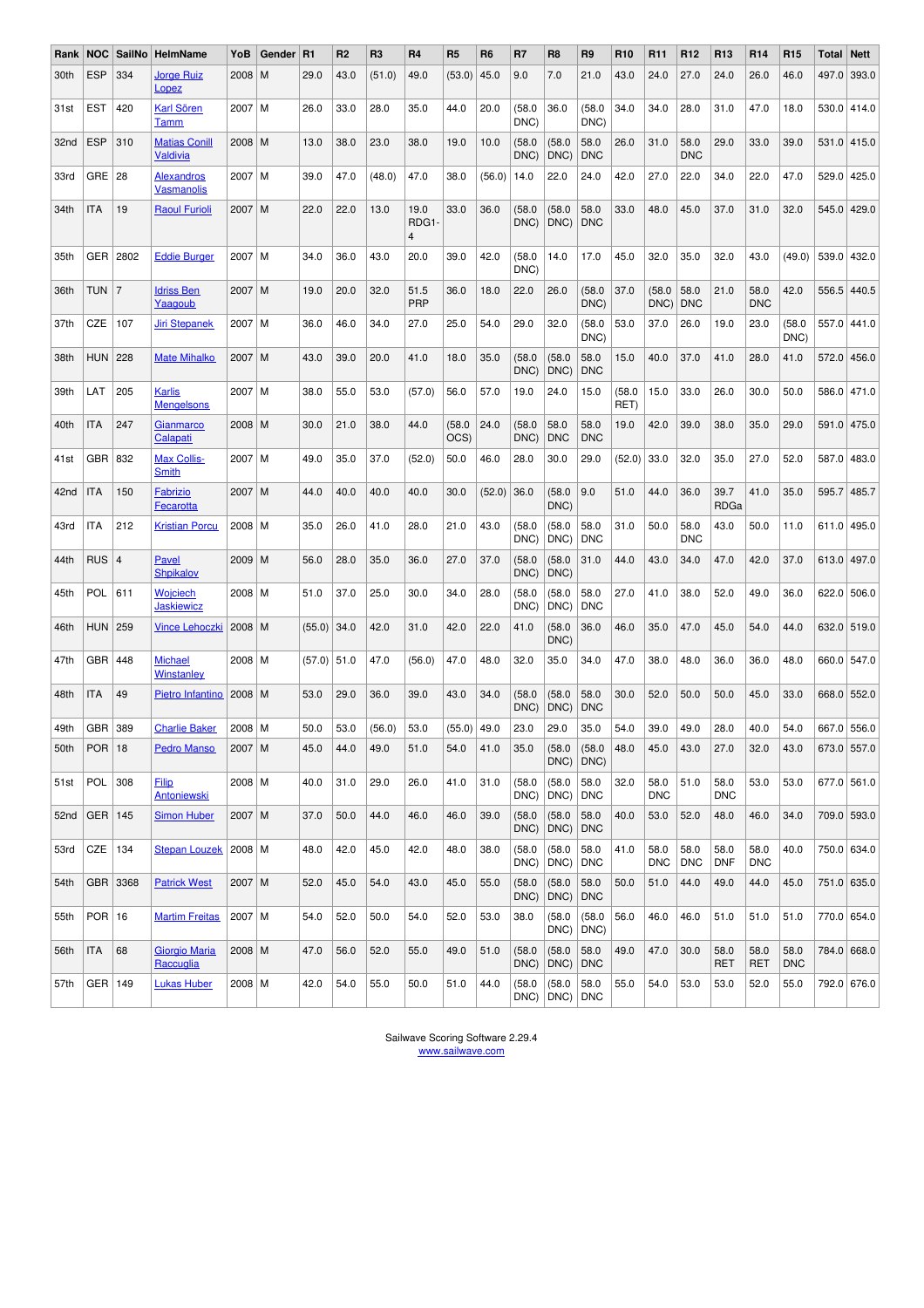



# **Results are final as of 18:03 on October 30, 2021**

## **Junior Girls Fleet**

### **Sailed: 15, Discards: 2, To count: 13, Entries: 40, Scoring system: Appendix A**

| Rank             | <b>NOC</b> | SailNo | <b>HelmName</b>                                    | YoB      | Gender | R1            | R <sub>2</sub> | R <sub>3</sub> | R <sub>4</sub> | R <sub>5</sub> | R <sub>6</sub> | R7             | R <sub>8</sub> | R9                 | R <sub>10</sub> | R11          | R <sub>12</sub> | R <sub>13</sub> | R <sub>14</sub> | R <sub>15</sub> | <b>Total</b>  | <b>Nett</b>   |
|------------------|------------|--------|----------------------------------------------------|----------|--------|---------------|----------------|----------------|----------------|----------------|----------------|----------------|----------------|--------------------|-----------------|--------------|-----------------|-----------------|-----------------|-----------------|---------------|---------------|
| 1st              | <b>POL</b> | 71     | Maria<br>Rudowicz                                  | $2008$ F |        | 3.0           | 1.0            | 3.0            | 2.0            | 2.0            | 2.0            | (6.0)          | 2.0            | 1.0                | 1.0             | 5.0          | 3.0             | 1.0             | (10.0)          | 4.0             | 46.0          | 30.0          |
| 2 <sub>nd</sub>  | <b>ESP</b> | 789    | <b>Azul Sanchez</b><br><b>Vallejo</b>              | 2007     | F      | 7.0           | 2.0            | (13.0)         | (9.0)          | 1.0            | 1.0            | 3.0            | 1.0            | 4.0                | 5.0             | 1.0          | 4.0             | 7.0             | 4.0             | 2.0             | 64.0          | 42.0          |
| 3rd              | <b>ITA</b> | 25     | Anna<br><b>Polettini</b>                           | 2007 F   |        | 4.0           | 8.0            | 1.0            | 1.0            | 5.0            | 3.0            | 2.0            | 5.0            | 2.0                | 7.0             | $(15.0)$ 2.0 |                 | 8.0             | (18.0)          | 3.0             | 84.0          | 51.0          |
| 4th              | <b>ITA</b> | 347    | <b>Teresa</b><br><b>Medde</b>                      | $2007$ F |        | 5.0           | 4.0            | 2.0            | 5.0            | 6.0            | 7.0            | 5.0            | 6.0            | 12.0               | 2.0             | $(19.0)$ 6.0 |                 | 6.0             | $(17.0)$ 1.0    |                 | $103.0$ 67.0  |               |
| 5th              | <b>RUS</b> | 242    | Uliana<br>Vonogova                                 | 2008 F   |        | 8.0           | 11.0           | 8.0            | 7.0            | 9.0            | 5.0            | 10.0           | (15.0)         | 6.0                | 4.0             | 4.0          | 1.0             | (16.0)          | 1.0             | 5.0             | 110.0 79.0    |               |
| 6th              | <b>ISR</b> | 291    | <b>Netta Bober</b>                                 | $2007$ F |        | 1.0           | 5.0            | 5.0            | (18.0)         | 3.0            | 12.0           | 13.0           | 10.0           | 13.0               | 3.0             | 12.0         | (17.0)          | 2.0             | 12.0            | 13.0            |               | 139.0 104.0   |
| 7th              | <b>POL</b> | 307    | Maja<br>Pomierska                                  | 2007     | ١F     | 6.0           | 12.0           | 7.0            | 10.0           | 12.0           | $(30.0)$ 4.0   |                | 9.0            | 8.0                | 6.0             | 2.0          | 10.0            | (18.0)          | 7.0             | 14.0            |               | 155.0 107.0   |
| 8th              | <b>POL</b> | 323    | Sonia<br><b>Maliszewska</b>                        | $2007$ F |        | 12.0          | 14.0           | 9.0            | 4.0            | 11.0           | 9.0            | (22.0)         | 3.0            | 3.0                | 10.0            | 7.0          | 9.0             | (19.0)          | 8.0             | 9.0             |               | 149.0 108.0   |
| 9th              | <b>RUS</b> | 241    | <b>Ekaterina</b><br><b>Kovaleva</b>                | 2007 F   |        | 9.0           | 15.0           | (16.0)         | 14.0           | (18.0)         | 11.0           | 1.0            | 4.0            | 5.0                | 12.0            | 10.0         | 5.0             | 14.0            | 2.0             | 10.0            |               | 146.0 112.0   |
| 10th             | <b>HUN</b> | 70     | <b>Hanna Simon</b>                                 | $2008$ F |        | 2.0           | 3.0            | 4.0            | 13.0           | 7.0            | 4.0            | (29.0)<br>PRP) | 19.0           | 11.0               | 22.0            | 9.0          | 12.0            | (23.0)          | 6.0             | 8.0             | 172.0         | 120.0         |
| 11th             | <b>TUR</b> | 4108   | <b>Ada Tan</b>                                     | 2008 F   |        | 11.0          | 6.0            | 6.0            | 6.0            | 4.0            | (21.0)         | 9.0            | (41.0)<br>DNC) | 7.0                | 21.0<br>PRP     | 6.0          | 7.0             | 20.0            | 13.0            | 6.0             | 184.0         | 122.0         |
| 12 <sub>th</sub> | <b>ITA</b> | 9      | <b>Francesca</b><br><b>Maria</b><br><b>Salerno</b> | 2007 F   |        | (16.0)        | 10.0           | 10.0           | 3.0            | 8.0            | 8.0            | 16.0           | 16.0           | (18.0)             | 14.0            | 8.0          | 8.0             | 4.0             | 9.0             | 11.0            | 159.0         | 125.0         |
| 13th             | CZE        | 87     | Alexandra<br><u>Lojinova</u>                       | 2007 F   |        | 13.0          | 13.0           | (23.0)         | (26.0)         | 10.0           | 16.0           | 7.0            | 12.0           | 20.0               | 18.0            | 3.0          | 16.0            | 21.0            | 5.0             | 7.0             |               | $210.0$ 161.0 |
| 14th             | <b>ESP</b> | 776    | Aitana<br><b>Duarte Canto</b>                      | $2007$ F |        | 10.0          | (21.0)         | 14.0           | 15.0           | 14.0           | 13.0           | 12.0           | 18.0           | 15.0               | 8.0             | 18.0         | $(20.0)$ 9.0    |                 | 16.0            | 20.0            | 223.0         | 182.0         |
| 15th             | TUR        | 713    | <b>Delfin Ada</b><br>Canpolat                      | 2008 F   |        | (23.0)        | 18.0           | 15.0           | 21.0           | 15.0           | 14.0           | (25.0)         | 13.0           | 9.0                | 11.0            | 21.0         | 14.0            | 5.0             | 14.0            | 21.0            | 239.0         | 191.0         |
| 16th             | <b>ITA</b> | 22     | <b>Alice</b><br>Evangelisti                        | 2008 F   |        | 14.0          | 7.0            | 11.0           | 8.0            | 16.0           | (27.0)         | 19.0           | 14.0           | 21.0               | 13.0            | 22.0         | (26.0)          | 10.0            | 23.0            | 23.0            | 254.0 201.0   |               |
| 17th             | <b>POL</b> | 165    | <b>Maja Cituk</b>                                  | 2007 F   |        | (26.0)        | 9.0            | 12.0           | 12.0           | 17.0           | 6.0            | 23.0           | (41.0)<br>DNC) | 19.0               | 23.0            | 23.0         | 22.0            | 17.0            | 20.0            | 18.0            |               | 288.0 221.0   |
| 18th             | <b>POL</b> | 606    | Gabriela<br>Rudyk                                  | 2007 F   |        | 15.0          | 17.0           | 18.0           | 19.0           | (33.0)         | 24.0           | 18.0           | (41.0)<br>DNC) | 23.0               | 20.0            | 13.0         | 18.0            | 11.0            | 22.0            | 15.0            | 307.0         | 233.0         |
| 19th             | <b>ESP</b> | 47     | Enrichetta<br><b>Bettini</b>                       | 2007     | F      | 21.0          | 26.0           | 17.0           | 16.0           | 21.0           | 18.0           | 8.0            | (41.0)<br>DNC) | (41.0<br>DNC)      | 32.0            | 14.0         | 11.0            | 22.0            | 21.0            | 16.0            |               | 325.0 243.0   |
| 20th             | <b>GRE</b> | 1804   | <b>Nefeli</b><br><b>Anagnostou</b>                 | 2007 F   |        | $(33.0)$ 23.0 |                | 24.0           | $(29.0)$ 19.0  |                | 19.0           | 15.0           | 17.0           | 10.0               | 19.0            | 17.0         | 19.0            | 13.0            | 24.0            | 25.0            |               | 306.0 244.0   |
| 21st             | $HUN$ 501  |        | <b>Bori Bósza</b>                                  | $2007$ F |        | 20.0          | 22.0           | 27.0           | 11.0           | 13.0           | 10.0           | 20.0           | 20.0           | 26.0               | 26.0            | 25.0         | 25.0            | 3.0             | (32.0)          | (41.0)<br>DNC)  | $321.0$ 248.0 |               |
| 22 <sub>nd</sub> | <b>ISR</b> | 290    | <b>Inbar Mass</b>                                  | $2007$ F |        | $(27.0)$ 19.0 |                | 25.0           | $(33.0)$ 20.0  |                | 26.0           | 21.0           | 8.0            | 14.0               | 24.0            | 20.0         | 23.0            | 27.0            | 11.0            | 17.0            | $315.0$ 255.0 |               |
| 23rd             | <b>ESP</b> | 340    | Caterina<br><b>Tomas</b><br>Cardell                | 2007 F   |        | $(29.0)$ 27.0 |                | 19.0           | 24.0           | 27.0           | 22.0           | 11.0           | (41.0)<br>DNC) | 16.0               | 16.0            | 16.0         | 15.0            | 26.0            | 15.0            | 22.0            |               | 326.0 256.0   |
| 24th             | TUR 3545   |        | <b>Alya Kaplan</b>                                 | $2008$ F |        | 28.0          | 29.0           | 29.0           | 27.0           | (32.0)         | (40.0)         | 14.0           | 7.0            | 17.0               | 28.0            | 11.0         | 13.0            | 32.0            | 3.0             | 19.0            |               | 329.0 257.0   |
| 25th             | $HUN$ 7    |        | Kata<br>Csicsmann                                  | 2007 F   |        | 18.0          | 24.0           | (41.0)<br>OCS) | 17.0           | 29.0           | 29.0           | (41.0<br>DNC)  | 21.0           | 25.0               | 15.0            | 32.0         | 24.0            | 15.0            | 19.0            | 12.0            |               | 362.0 280.0   |
| 26th             | $CZE$ 211  |        | Klara<br>Chalupnikova                              | $2008$ F |        | 19.0          | 16.0           | 21.0           | 25.0           | 26.0           | 17.0           | (41.0)<br>DNC) | (41.0)<br>DNC) | 41.0<br><b>DNC</b> | 21.0            | 33.0         | 34.0            | 12.0            | 26.0            | 24.0            |               | 397.0 315.0   |
| 27th             | <b>FRA</b> | 2601   | Le Barillec<br><b>Maya</b>                         | 2007 F   |        | 22.0          | 20.0           | 28.0           | 34.0           | 24.0           | 20.0           | 26.0           | (41.0)<br>DNC) | (41.0)<br>DNC)     | 25.0            | 24.0         | 28.0            | 28.0            | 29.0            | 27.0            |               | 417.0 335.0   |
|                  |            |        |                                                    |          |        |               |                |                |                |                |                |                |                |                    |                 |              |                 |                 |                 |                 |               |               |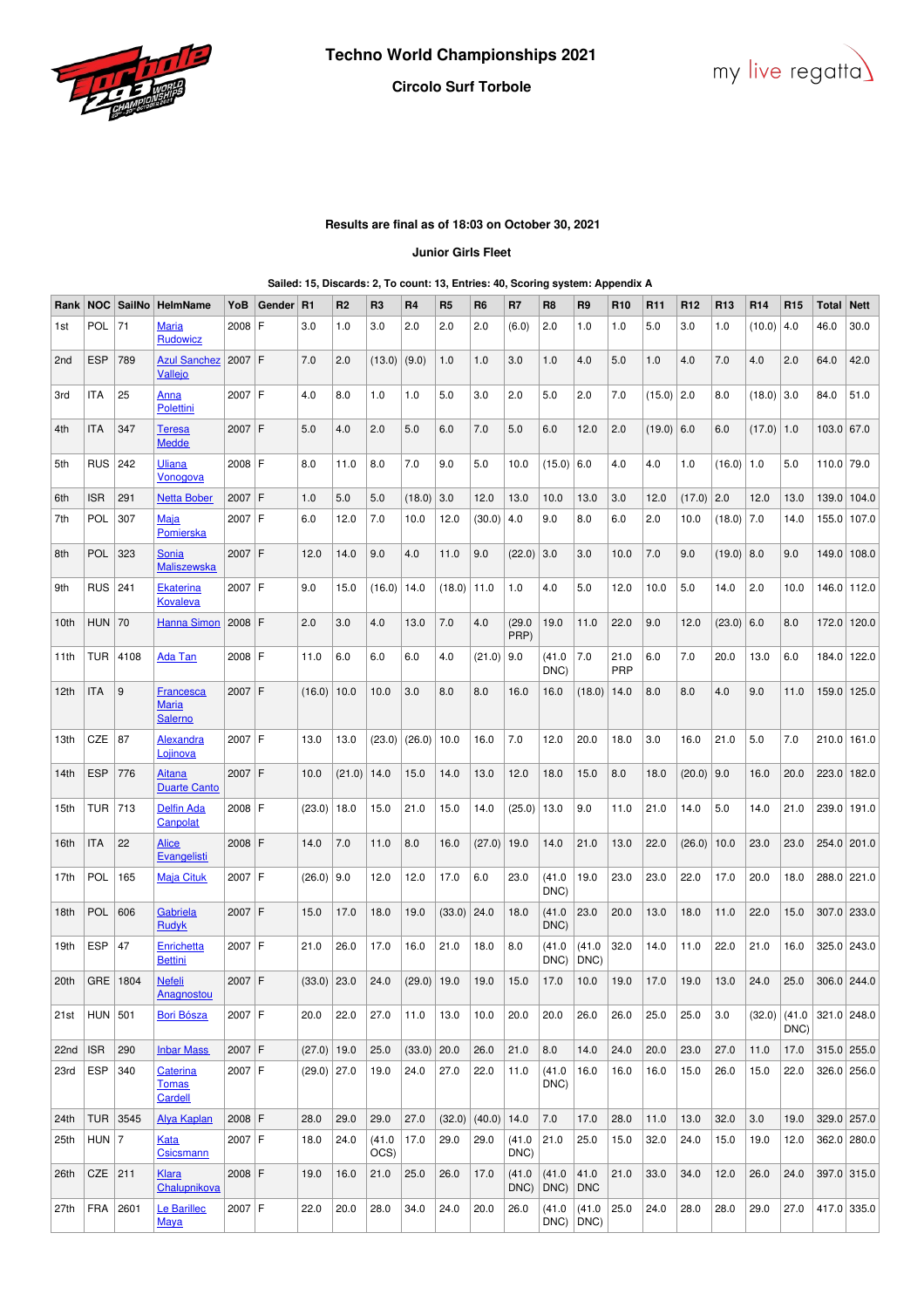| Rank             | <b>NOC</b> | <b>SailNo</b> | <b>HelmName</b>               | YoB      | Gender | R <sub>1</sub> | R <sub>2</sub> | R <sub>3</sub> | R4            | R <sub>5</sub> | R <sub>6</sub> | R <sub>7</sub>     | R <sub>8</sub>     | R <sub>9</sub>     | R <sub>10</sub> | R <sub>11</sub>    | R <sub>12</sub>    | R <sub>13</sub>    | <b>R14</b>         | <b>R15</b>         | Total         | $\vert$ Nett  |
|------------------|------------|---------------|-------------------------------|----------|--------|----------------|----------------|----------------|---------------|----------------|----------------|--------------------|--------------------|--------------------|-----------------|--------------------|--------------------|--------------------|--------------------|--------------------|---------------|---------------|
| 28th             | <b>ITA</b> | 97            | Laura Raiola                  | 2007     | F      | 25.0           | 25.0           | 26.0           | 20.0          | 30.0           | 15.0           | 29.0               | (41.0)<br>DNC)     | 27.0               | 27.0            | (41.0<br>DNC)      | 41.0<br><b>DNC</b> | 24.0               | 41.0<br><b>DNF</b> | 32.0               |               | 444.0 362.0   |
| 29th             | <b>EST</b> | 41            | Natali Šank                   | 2007     | F      | 17.0           | 28.0           | 20.0           | 22.0          | 22.0           | 31.0           | (41.0)<br>DNC)     | (41.0)<br>DNC)     | 41.0<br><b>DNC</b> | 31.0            | 41.0<br><b>DNC</b> | 21.0               | 36.0               | 27.0               | 41.0<br><b>DNC</b> | 460.0         | 378.0         |
| 30th             | JPN.       | 139           | <b>Miku</b><br><b>Muraoka</b> | 2008     | F      | 24.0           | 32.0           | 22.0           | 23.0          | 28.0           | 28.0           | (41.0)<br>DNC)     | (41.0)<br>DNC)     | 22.0               | 29.0            | 41.0<br><b>DNC</b> | 41.0<br><b>DNC</b> | 25.0               | 30.0               | 33.0               |               | 460.0 378.0   |
| 31st             | POR        | 13            | <b>Inês Pontes</b>            | 2007 F   |        | 39.0           | (40.0)         | 37.0           | 37.0          | 39.0           | 39.0           | 24.0               | 11.0               | 24.0               | (40.0)          | 26.0               | 29.0               | 31.0               | 28.0               | 31.0               | 475.0 395.0   |               |
| 32 <sub>nd</sub> | GER        | 939           | <b>Amelie Huber</b>           | 2007 F   |        | 35.0           | 37.0           | 32.0           | 36.0          | 23.0           | 34.0           | (41.0)<br>DNC)     | (41.0)<br>DNC)     | 41.0<br><b>DNC</b> | 35.0            | 31.0               | 27.0               | 30.0               | 31.0               | 26.0               |               | $500.0$ 418.0 |
| 33rd             | <b>ITA</b> | 112           | <b>Benedetta</b><br>Cirino    | 2008     | F      | 32.0           | 31.0           | 34.0           | 30.0          | 34.0           | 35.0           | 28.0               | (41.0)<br>DNC)     | (41.0)<br>DNC)     | 34.0            | 29.0               | 33.0               | 29.0               | 41.0<br><b>DNC</b> | 29.0               | $501.0$ 419.0 |               |
| 34th             | POL        | 205           | Kalina<br><b>Szostek</b>      | 2010     | F      | 37.0           | 35.0           | 33.0           | 31.0          | 25.0           | 23.0           | (41.0<br>DNC)      | (41.0)<br>DNC)     | 41.0<br><b>DNC</b> | 30.0            | 34.0               | 30.0               | 35.0               | 33.0               | 34.0               | 503.0         | 421.0         |
| 35th             | <b>SVK</b> | 15            | Sofia<br>Valentinyova         | $2007$ F |        | 30.0           | 33.0           | 35.0           | 28.0          | 39.5<br>PRP    | 25.0           | (41.0)<br>DNC)     | (41.0)<br>DNC)     | 41.0<br><b>DNC</b> | 17.0            | 28.0               | 36.0               | 41.0<br><b>DNC</b> | 41.0<br><b>DNC</b> | 30.0               | 506.5         | 424.5         |
| 36th             | <b>FRA</b> | 142           | Salomé<br><b>Simon</b>        | 2008     | F      | 38.0           | 34.0           | 31.0           | 38.0          | 31.0           | 32.0           | 27.0               | (41.0)<br>DNC)     | (41.0)<br>DNC)     | 33.0            | 27.0               | 31.0               | 34.0               | 34.0               | 35.0               | 507.0         | 425.0         |
| 37 <sub>th</sub> | <b>ITA</b> | 104           | Rebecca<br>Fiorentino         | 2010     | F      | 31.0           | 36.0           | 36.0           | 39.0          | 37.0           | 36.0           | (41.0<br>DNC)      | (41.0)<br>DNC)     | 41.0<br><b>DNC</b> | 39.0            | 30.0               | 32.0               | 33.0               | 25.0               | 28.0               | 525.0         | 443.0         |
| 38th             | <b>POL</b> | 551           | <b>Natasza</b><br>Rubanowicz  | 2008 F   |        | 34.0           | 38.0           | 38.0           | 32.0          | 35.0           | 38.0           | (41.0)<br>DNC)     | (41.0)<br>DNC)     | 41.0<br><b>DNC</b> | 36.0            | 35.0               | 35.0               | 38.0               | 35.0               | 36.0               | 553.0         | 471.0         |
| 39th             | $GRE$ 6    |               | Georgia<br>Vasileiou          | $2007$ F |        | 36.0           | 30.0           | 30.0           | 35.0          | 36.0           | 33.0           | (41.0)<br>DNC)     | (41.0)<br>DNC)     | 41.0<br><b>DNC</b> | 38.0            | 41.0<br><b>DNC</b> | 41.0<br><b>DNC</b> | 37.0               | 41.0<br><b>DNC</b> | 41.0<br><b>DNC</b> | 562.0         | 480.0         |
| 40th             | LAT        | 108           | Aleksandra<br><b>Mortona</b>  | $2008$ F |        | (41.0<br>DNF)  | 39.0           | 39.0           | (41.0<br>DNC) | 40.0           | 37.0           | 41.0<br><b>DNC</b> | 41.0<br><b>DNC</b> | 41.0<br><b>DNC</b> | 37.0            | 41.0<br><b>DNC</b> | 41.0<br><b>DNC</b> | 39.0               | 41.0<br><b>DNC</b> | 41.0<br><b>DNC</b> | 600.0 518.0   |               |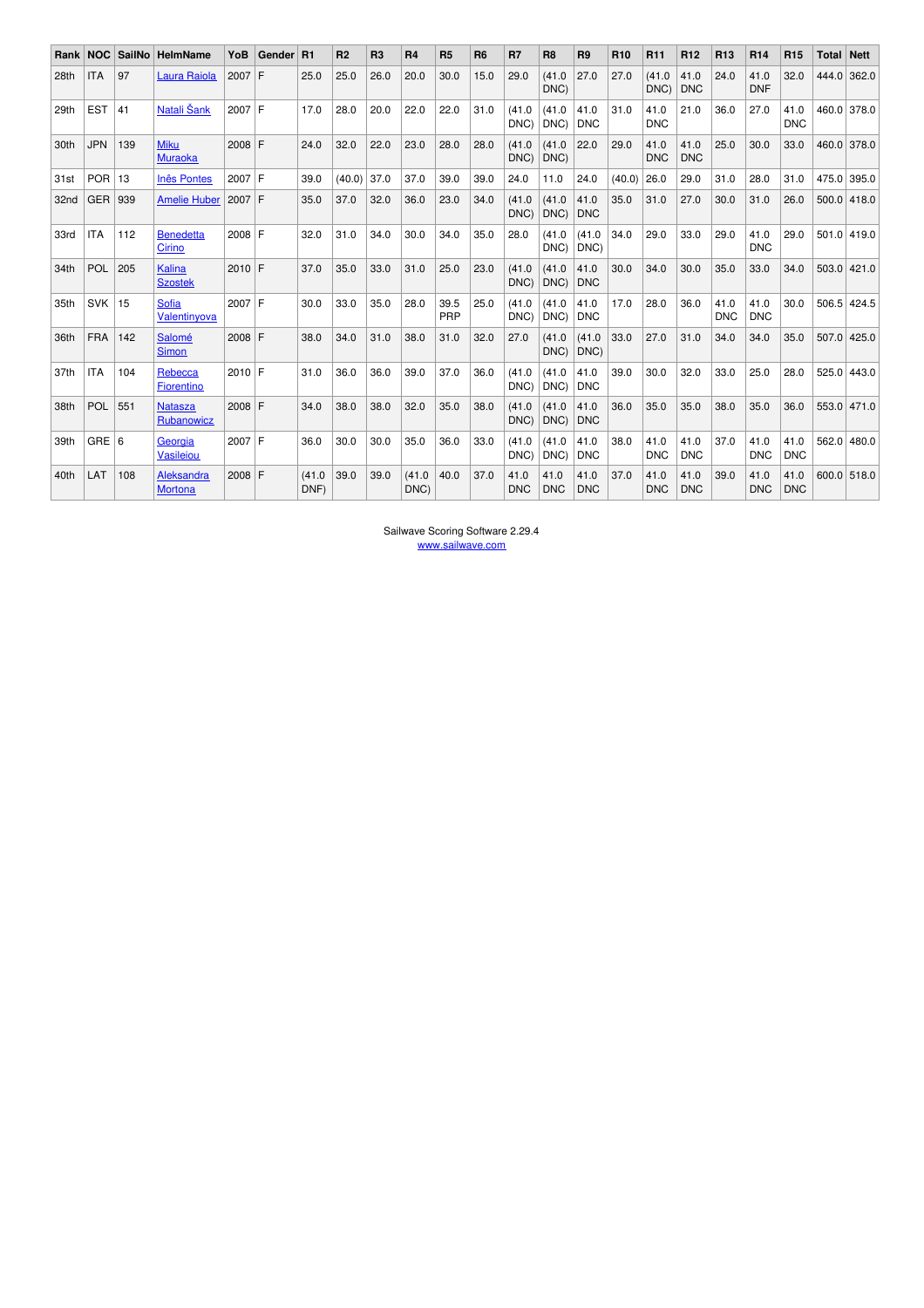



## **Results are final as of 18:05 on October 30, 2021**

## **U13 Fleet**

### **Sailed: 15, Discards: 2, To count: 13, Entries: 60, Scoring system: Appendix A**

| Rank | <b>NOC</b> | SailNo         | <b>HelmName</b>                        | YoB      | Gender | R1     | R <sub>2</sub> | R <sub>3</sub>         | R <sub>4</sub> | R <sub>5</sub>                  | R <sub>6</sub>    | R7             | R <sub>8</sub>     | R <sub>9</sub> | R <sub>10</sub> | R <sub>11</sub> | R <sub>12</sub>    | R <sub>13</sub>    | R <sub>14</sub> | R <sub>15</sub> | Total        | <b>Nett</b> |
|------|------------|----------------|----------------------------------------|----------|--------|--------|----------------|------------------------|----------------|---------------------------------|-------------------|----------------|--------------------|----------------|-----------------|-----------------|--------------------|--------------------|-----------------|-----------------|--------------|-------------|
| 1st  | ITA        | 82             | <b>Mathias</b><br><b>Bortolotti</b>    | 2009     | l M    | 1.0    | 1.0            | 2.0                    | 1.0            | 2.0                             | 2.3<br>RDG1-<br>9 | 5.0            | 4.0                | 2.0            | (61.0)<br>OCS)  | (16.0)          | 4.0                | 9.0                | 1.0             | 2.0             | 113.3        | 36.3        |
| 2nd  | ITA        | 10             | Pierluigi<br>Caproni                   | 2009     | l M    | (11.0) | 5.0            | 1.0                    | 2.0            | 1.0                             | 4.0               | 2.0            | 5.0                | 3.0            | 1.0             | (8.0)           | 1.0                | 8.0                | 3.0             | 1.0             | 56.0         | 37.0        |
| 3rd  | TUR        | 1107           | <u>Emir</u><br>Mercanoglu              | 2009     | l M    | 15.0   | 10.0           | 5.0                    | (22.0)         | 7.0                             | 2.0               | 1.0            | 2.0                | (24.0)         | 5.0             | 4.0             | 8.0                | 2.0                | 2.0             | 7.0             | $116.0$ 70.0 |             |
| 4th  | ITA        | 219            | Luca Pacchiotti                        | $2010$ M |        | 2.0    | 4.0            | 4.0                    | 3.0            | 3.0                             | 7.0               | (61.0<br>DNC)  | 18.0               | (20.0)         | 4.0             | 14.0            | 2.0                | 3.0                | 9.0             | 4.0             | 158.0 77.0   |             |
| 5th  | GER        | 747            | <b>Moritz</b><br>Schleicher            | 2010   M |        | (17.0) | 2.0            | 3.0                    | 4.0            | 5.0                             | 8.0               | (17.0)         | 12.0               | 1.0            | 14.0            | 2.0             | 3.0                | 14.0               | 10.0            | 5.0             | 117.0        | 83.0        |
| 6th  | ITA        | 62             | <b>Andrea Totaro</b>                   | 2010 M   |        | 4.0    | 3.0            | 12.0                   | 10.0           | 4.0                             | (17.0)            | 6.0            | 9.0                | (15.0)         | 3.0             | 5.0             | 8.0<br>RDG1-<br>12 | 7.0                | 5.0             | 12.0            | $120.0$ 88.0 |             |
| 7th  | ITA        | 57             | <b>Medea Marisa</b><br><b>Falcioni</b> | $2010$ F |        | 5.0    | 6.0            | (13.0)                 | 6.0            | 9.0                             | 10.0              | (12.0)         | 3.0                | 8.0            | 7.0             | 1.0             | 9.0                | 10.0               | 7.0             | 9.0             | $115.0$ 90.0 |             |
| 8th  | RUS        | 230            | Alexander<br>Fokin                     | 2009 M   |        | 3.0    | (25.0)         | 16.0                   | 7.0            | (25.0)                          | 3.0               | 4.0            | 1.0                | 17.0           | 8.0             | 9.0             | 11.0               | 1.0                | 8.0             | 15.0            | 153.0        | 103.0       |
| 9th  | LAT        | 83             | <b>Viljams Preiss</b>                  | 2010 M   |        | 10.0   | (17.0)         | 11.0                   | 8.0            | 13.0                            | 11.0              | (15.0)         | 13.0               | 12.0           | 6.0             | 3.0             | 5.0                | 13.0               | 4.0             | 6.0             |              | 147.0 115.0 |
| 10th | <b>EST</b> | 209            | <b>Bertha Kivistik</b>                 | 2009     | F      | 8.0    | 7.0            | 7.0                    | (20.0)         | 11.0                            | 9.0               | 11.0           | 10.0               | 11.0           | 2.0             | 7.0             | (36.0)             | 11.0               | 6.0             | 16.0            | 172.0        | 116.0       |
| 11th | ITA        | 80             | Paolo<br>Fumagalli                     | 2009     | M      | 6.0    | 8.0            | 9.0                    | 13.0           | 22.0                            | (25.0)            | 7.0            | 14.0               | 5.0            | 9.0             | 10.0            | 18.0               | 15.0               | (26.0)          | 10.0            | 197.0        | 146.0       |
| 12th | EST        | $\overline{4}$ | <b>Liisa Marii Kalk</b>                | $2009$ F |        | 14.0   | 16.0           | (32.0)                 | 15.0           | 12.0                            | 1.0               | 8.0            | 8.0                | (32.0)         | 20.0            | 6.0             | 22.0               | 6.0                | 11.0            | 28.0            | 231.0        | 167.0       |
| 13th | LAT        | 126            | Gustavs<br><b>Mengelsons</b>           | 2009 M   |        | 7.0    | 12.0           | 15.0                   | 28.0           | 18.0                            | 6.0               | 3.0            | 6.0                | (61.0)<br>OCS) | 13.0            | 12.0            | 30.0               | 4.0                | 16.0            | (61.0<br>OCS)   | 292.0        | 170.0       |
| 14th | ITA        | 65             | <b>Genna Cesare</b>                    | 2010     | l M    | 13.0   | 14.0           | 10.0                   | (21.0)         | 10.0                            | 19.0              | 20.0           | 19.0               | 13.0           | 10.0            | 13.0            | (21.0)             | 12.0               | 13.0            | 13.0            | 221.0        | 179.0       |
| 15th | TUR        | 590            | <b>Burak Akyildiz</b>                  | 2009     | l M    | 9.0    | 24.0           | 23.0                   | (41.0)         | 16.0                            | 12.0              | 9.0            | 7.0                | 28.0           | 15.0            | 21.0            | (29.0)             | 5.0                | 12.0            | 18.0            | 269.0        | 199.0       |
| 16th | ITA        | 6              | <b>Nicola Furioli</b>                  | 2010     | l M    | 12.0   | 29.0           | 8.0                    | 9.0            | 6.0                             | (61.0<br>DNC)     | (61.0)<br>DNC) | 61.0<br><b>DNC</b> | 4.0            | 18.0            | 11.0            | 10.0               | 61.0<br><b>DNF</b> | 15.0            | 24.0            | 390.0        | 268.0       |
| 17th | ITA        | 182            | <b>Ioana Leontina</b><br>Paraschiveanu | $2009$ F |        | 29.0   | 20.0           | 17.0                   | 12.0           | 21.0                            | (61.0)<br>DNC)    | 29.0           | (61.0)<br>DNC)     | 10.0           | 31.0            | 30.0            | 23.0               | 32.0               | 14.0            | 11.0            |              | 401.0 279.0 |
| 18th | ITA        | 183            | Gaia Bonezzi                           | 2009     | F      | 19.0   | 9.0            | 19.0                   | 27.0           | 28.0                            | 30.0              | (61.0<br>DNC)  | (61.0)<br>DNC)     | 14.0           | 26.0            | 39.0            | 7.0                | 19.0               | 17.0            | 27.0            |              | 403.0 281.0 |
| 19th | ITA        | 13             | <b>Matteo</b><br><b>Seahetti</b>       | 2009 M   |        | 16.0   | 33.0           | 31.0                   | (46.0)         | 38.0                            | 5.0               | 10.0           | 17.0               | 26.0           | 19.0            | 18.0            | (43.0)             | 18.0               | 21.0            | 38.0            | 379.0        | 290.0       |
| 20th | ITA        | 78             | Elias Cardinali                        | 2009     | l M    | 27.0   | 32.0           | 25.0                   | 31.0           | 8.0                             | 21.0              | 28.0           | 11.0               | (45.0)<br>PRP) | 22.0            | (33.0)          | 26.0               | 26.0               | 20.0            | 23.0            |              | 378.0 300.0 |
| 21st | TUR        | 5835           | Rüya Ugurlu                            | 2009     | ١F     | 21.0   | 30.0           | 30.0                   | 26.0           | 34.0                            | 13.0              | 13.0           | 15.0               | (50.0)         | 16.0            | 24.0            | (44.0)             | 20.0               | 18.0            | 42.0            | 396.0        | 302.0       |
| 22nd | LAT        | 9              | <b>Ernests</b><br>Jekabsons            | 2009 M   |        | (37.0) | 28.0           | 21.0                   | 14.0           | 25.0<br>RDG <sub>1</sub> -<br>5 | 34.0              | 23.0           | 23.0               | 22.0           | 34.0            | 19.0            | (35.0)<br>PRP)     | 24.0               | 25.0            | 14.0            | 378.0        | 306.0       |
| 23rd | GRE   1611 |                | Danai<br>Anagnostou                    | 2009 F   |        | 23.0   |                | $(37.0)$ $(41.0)$ 33.0 |                | 36.0                            | 15.0              | 18.0           | 22.0               | 25.0           | 29.0            | 20.0            | 15.0               | 21.0               | 25.8<br>RDGa    | 26.0            |              | 386.8 308.8 |
| 24th | <b>HUN</b> | 190            | <b>Viktor Allo</b>                     | $2009$ M |        | 20.0   | $(42.0)$ 14.0  |                        | $(48.0)$ 24.0  |                                 | 20.0              | 33.0           | 20.0               | 21.0           | 12.0            | 22.0            | 41.0               | 30.0               | 24.0            | 29.0            |              | 400.0 310.0 |
| 25th | <b>ITA</b> | 67             | <b>Marta Valente</b>                   | 2009 F   |        | 18.0   | 15.0           | (43.0)                 | 25.0           | 42.0                            | 32.0              | 14.0           | 16.0               | (43.0)         | 11.0            | 28.0            | 32.0               | 16.0               | 31.0            | 34.0            |              | 400.0 314.0 |
| 26th | <b>ITA</b> | 153            | <b>Irene</b><br><b>Amendola</b>        | $2009$ F |        | 28.0   | 39.0           | 33.0                   | (43.0)         | 33.0                            | 18.0              | 19.0           | 21.0               | 40.0           | 21.0            | 23.0            | (42.0)             | 17.0               | 19.0            | 33.0            |              | 429.0 344.0 |
| 27th | $RUS$   2  |                | Polina<br>Tonkoshkurova                | $2010$ F |        | 38.0   | $(49.0)$ 27.0  |                        | 34.0           | 39.0                            | (61.0)<br>DNC)    | 31.0           | 29.0               | 23.0           | 32.0            | 36.0            | 13.0               | 31.0               | 22.0            | 22.0            |              | 487.0 377.0 |
| 28th | ITA        | 55             | Roberto<br>Seghetti                    | $2009$ M |        | 22.0   | 35.0           | (46.0)                 | 32.0           | 27.0                            | 14.0              | 16.0           | 28.0<br><b>RDG</b> | 41.0           | 36.0            | 35.0            | (46.0)             | 23.0               | 42.0            | 40.0            |              | 483.0 391.0 |
| 29th | GRE 222    |                | <b>Filippos</b><br>Manakoglou          | $2009$ M |        | 35.0   | 38.0           | 24.0                   | 5.0            | 15.0                            | (61.0)<br>DNC)    | (61.0)<br>DNC) | 61.0<br><b>DNC</b> | 19.0           | 39.0            | 29.0            | 34.0               | 61.0<br><b>DNC</b> | 39.0            | 8.0             |              | 529.0 407.0 |
| 30th | $GRE$   2  |                | <b>Spyros</b><br><b>Monastiriotis</b>  | $2010$ M |        | 25.0   | 31.0           | 35.0                   | 17.0           | 29.0                            | (61.0)<br>DNC)    | (61.0)<br>DNC) | 61.0<br>DNC        | 37.0           | 25.0            | 15.0            | 30.0<br><b>PRP</b> | 28.0               | 40.0            | 36.0            |              | 531.0 409.0 |